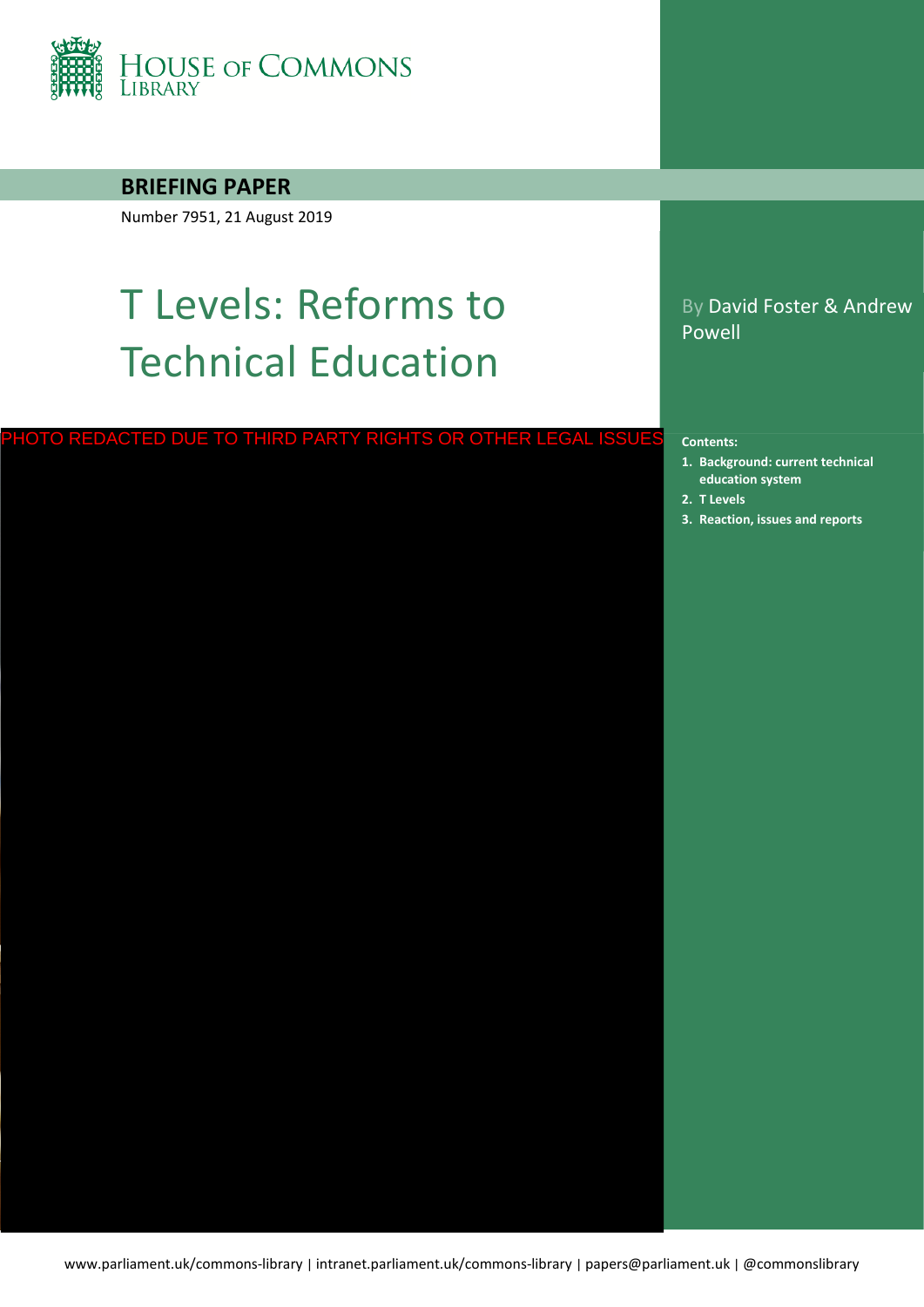## **Contents**

|      | <b>Summary</b>                                        |                         |  |
|------|-------------------------------------------------------|-------------------------|--|
| 1.   | Background: current technical education system        | 4                       |  |
| 1.1  | 16-19 study programmes                                | 4                       |  |
| 1.2  | Apprenticeships                                       | 6                       |  |
|      | Apprenticeship Levy                                   | 6                       |  |
| 2.   | <b>T</b> Levels                                       | $\overline{\mathbf{z}}$ |  |
| 2.1  | Background                                            | $\overline{7}$          |  |
| 2.2  | Rationale                                             | $\overline{7}$          |  |
| 2.3  | A new technical option                                | 8                       |  |
|      | The 15 routes                                         | 8                       |  |
| 2.4  | T Levels                                              | 8                       |  |
|      | The technical qualification                           | 9                       |  |
|      | T Level certificates and grading                      | 11                      |  |
|      | Maths, English and digital                            | 12                      |  |
|      | Industry placements                                   | 12                      |  |
| 2.5  | Funding for T Levels                                  | 13                      |  |
|      | Capital funding                                       | 15                      |  |
|      | Funding for training T Level teachers                 | 15                      |  |
| 2.6  | Implementation timetable                              | 16                      |  |
| 2.7  | Learners not ready to access a T Level                | 16                      |  |
|      | Students with special educational needs               | 17                      |  |
| 2.8  | <b>Adult learners</b>                                 | 17                      |  |
| 2.9  | Progress to higher skill levels                       | 17                      |  |
|      | 2.10 Accountability                                   | 18                      |  |
| 2.11 | Institute for Apprenticeships and Technical Education | 19                      |  |
| 3.   | <b>Reaction, issues and reports</b>                   | 20                      |  |
| 3.1  | A choice of routes at 16                              | 20                      |  |
| 3.2  | Coverage of the 15 routes                             | 21                      |  |
| 3.3  | Awarding bodies                                       | 21                      |  |
| 3.4  | Implementation timetable                              | 22                      |  |
|      | Further concerns                                      | 23                      |  |
| 3.5  | Industry placements                                   | 24                      |  |
| 3.6  | Funding                                               | 26                      |  |
| 3.7  | Awareness                                             | 26                      |  |
| 3.8  | Reports                                               | 27                      |  |
|      | Policy Exchange report (2019)                         | 27                      |  |
| 3.9  | NFER report (2019)                                    | 28                      |  |

David Foster Andrew Powell

Further education Apprenticeships (section 1.2)

Cover page image copyright: Joiner at work by Work Skills UK. Licensed under [CC BY 2.0](https://creativecommons.org/licenses/by/2.0/) / image cropped.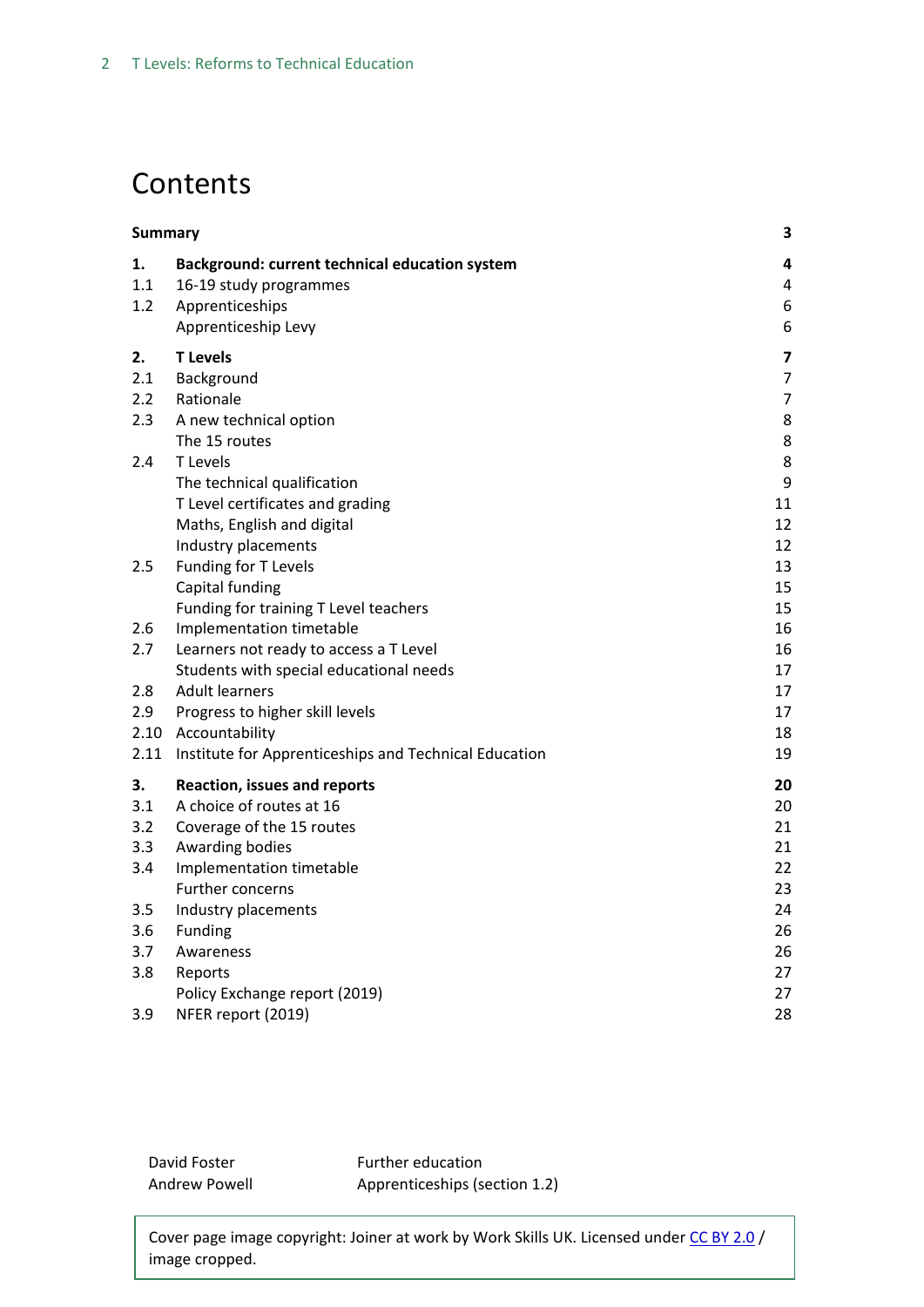## <span id="page-2-0"></span>Summary

The Government is undertaking major reforms to the technical education system in England. The proposed reforms were first set out in the [Post-16 Skills Plan,](https://www.gov.uk/government/uploads/system/uploads/attachment_data/file/536043/Post-16_Skills_Plan.pdf) and the legislative framework for them was provided by the *Technical and Further Education Act 2017*. In November 2017, the Department for Education published a [consultation](https://consult.education.gov.uk/technical-education/implementation-of-t-level-programmes/supporting_documents/T%20level%20consultation.pdf) on implementation, which it [responded](https://assets.publishing.service.gov.uk/government/uploads/system/uploads/attachment_data/file/711472/Implementation_of_T_Level_programmes-Government_consultation_response.pdf) to in May 2018.

Under the reforms, a new technical education option will be created to sit alongside the academic option (e.g. A Levels and a degree). The technical option will comprise 15 routes based around occupations with shared training requirements. Some routes will be further subdivided, with closely-related occupations grouped together into pathways.

The technical option will be delivered by a combination of college-based education and apprenticeships, with four of the 15 routes delivered primarily through apprenticeships.

New level 3 study programmes – T Levels – will be created to sit at the start of technical routes (apart from four apprenticeship only routes), with a T Level for each pathway (i.e. some routes will have more than one T Level). They will be primarily aimed at 16 year olds. The Government intends to develop a 'transition year' for those students who are not ready to start a T Level at age 16, but who could achieve one by age 19.

T Levels will be equivalent to a 3 A Level programme and will, on average, consist of 1800 hours studied full-time over two years – around 50% more than the average 16-19 study programme at present. They will all follow the same broad framework and will consist of five components:

- A technical qualification
- An industry placement with an employer of at least 315 hours (around 45 days)
- Maths, English and digital requirements
- Any other occupation-specific requirements/qualifications (e.g. a license to practise).
- Any further employability, enrichment and pastoral provision.

Three T Levels within the construction, digital, and education and childcare routes will be delivered at a small number of providers from September 2020. A further seven T Levels will be available from September 2021, with the reminder rolled out from September 2022 onwards. The Government's current aim is for all T Levels to introduced by September 2023.

T Levels will not be available in all subjects where level 3 qualifications currently exist. The Government is in the process of reviewing post-16 level 3 qualifications with the aim of simplifying the current qualification landscape.

It is intended that the technical option will extend from T Levels up to higher skill levels. The Government is currently reviewing technical qualifications at level four and five and launched a consultation on proposed reforms in July 2019.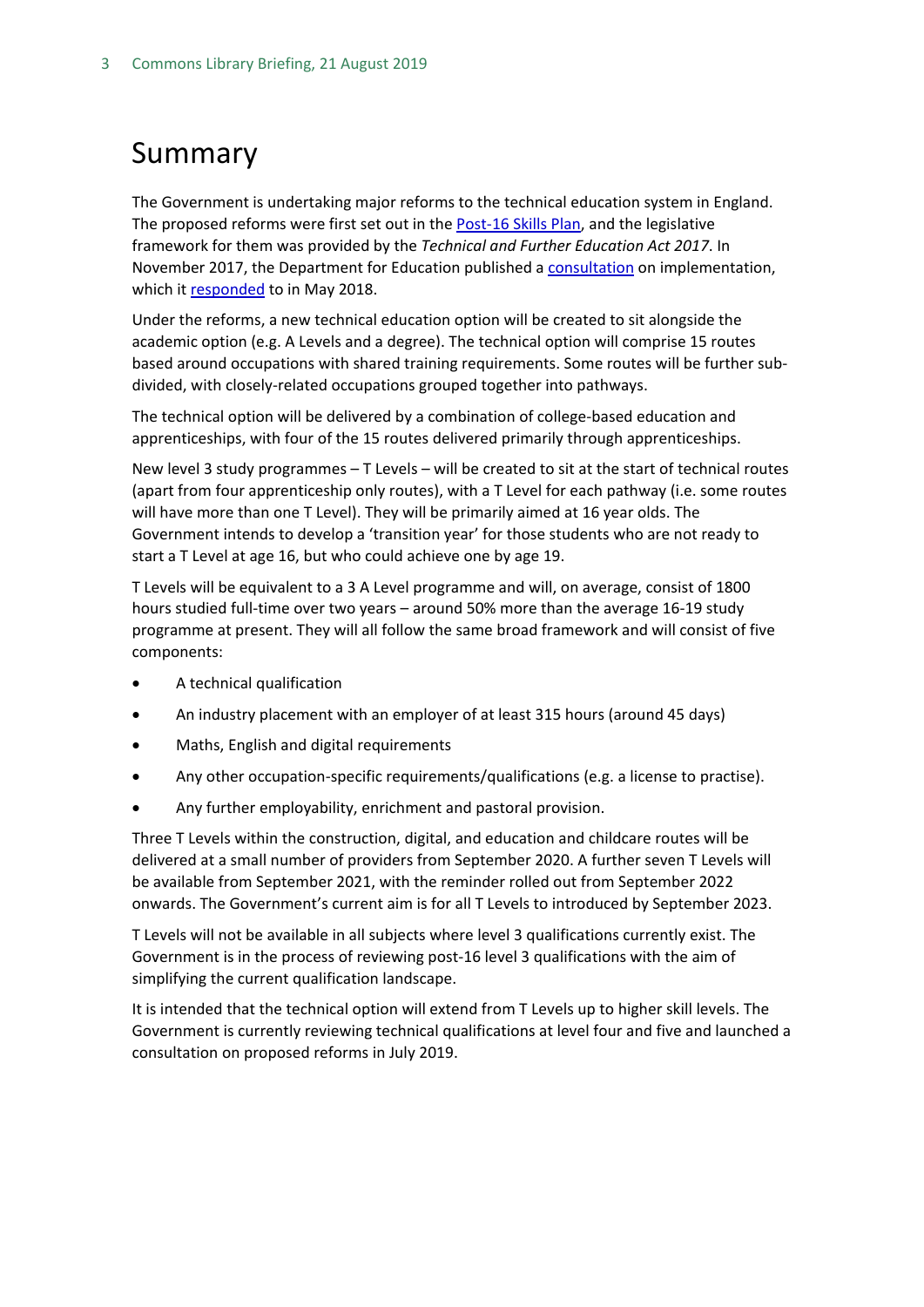## <span id="page-3-0"></span>1. Background: current technical education system

## <span id="page-3-1"></span>1.1 16-19 study programmes

Following Alison Wolf's 2011 report, [Review of vocational education: the](https://www.gov.uk/government/publications/review-of-vocational-education-the-wolf-report)  [Wolf report](https://www.gov.uk/government/publications/review-of-vocational-education-the-wolf-report)*,* the Coalition Government made a number of reforms to 16-19 education. These included removing a large number of vocational qualifications from the 16-19 performance tables, and replacing the system of funding learning providers per qualification with a system of funding per student.<sup>[1](#page-3-2)</sup>

As part of the reforms, since the 2013-14 academic year all 16-19 year old students, whether they are studying academic or vocational qualifications, are expected to be given the opportunity to take a study programme that usually includes:

- substantial academic or applied and technical qualifications;
- non-qualification activity, such as work experience; and
- the study of English and maths where they do not hold a GCSE 9-4 (reformed grading) or A\*-C (legacy grading) in these subjects.[2](#page-3-3)

Under the 16-19 funding formula introduced in 2013-14, a single basic funding rate per full-time student, currently £4,000 for 16 and 17 year olds, is intended to fund a study programme of around 600 guided learning hours, regardless of where and what the student studies.<sup>[3](#page-3-4)</sup> The formula also provides a number of funding uplifts, including for large programmes and disadvantaged learners, and an area costs adjustment. Further information on the funding of 16-19 education is provided in Library Briefing 7019, [16-](http://researchbriefings.parliament.uk/ResearchBriefing/Summary/SN07019) [19 education funding in England since 2010.](http://researchbriefings.parliament.uk/ResearchBriefing/Summary/SN07019)

## Technical qualifications

While any qualification that has been approved for teaching to 16-19 year olds (section 96 approval) may be taught as part of a study programme, the Government has published three lists of approved applied and technical qualifications that will be reported in performance tables alongside academic qualifications (e.g. A-Levels).

An outline of the three categories of qualifications is provided i[n guidance](https://www.gov.uk/government/publications/16-to-19-study-programmes-guide-for-providers/16-to-19-study-programmes-guidance-2019-to-2020-academic-year)  [on 16-19 study programmes](https://www.gov.uk/government/publications/16-to-19-study-programmes-guide-for-providers/16-to-19-study-programmes-guidance-2019-to-2020-academic-year) published by the Department for Education:

• **Applied General qualifications**: these are level 3 qualifications that equip students with transferable knowledge and skills. They are for post-16 students wanting to continue their education through applied learning and fulfil entry requirements for a range of HE courses – either by meeting entry requirements in their own right or being accepted alongside other qualifications at the same level.

<span id="page-3-2"></span> <sup>1</sup> HC Deb 2 July 2012[, cc34-5WS.](https://www.publications.parliament.uk/pa/cm201213/cmhansrd/cm120702/wmstext/120702m0001.htm#1207026000013)

<span id="page-3-3"></span><sup>&</sup>lt;sup>2</sup> Department for Education[, 16 to 19 study programmes,](https://www.gov.uk/government/uploads/system/uploads/attachment_data/file/493452/16_to_19_study_programmes_departmental_advice_Jan_2016_update.pdf) January 2016, p3.

<span id="page-3-4"></span><sup>&</sup>lt;sup>3</sup> Department for Education and Education Funding Agency, 16-19 Funding formula [review,](http://media.education.gov.uk/assets/files/pdf/1/16-19%20funding%20policy%20document_001.pdf) July 2012, p12.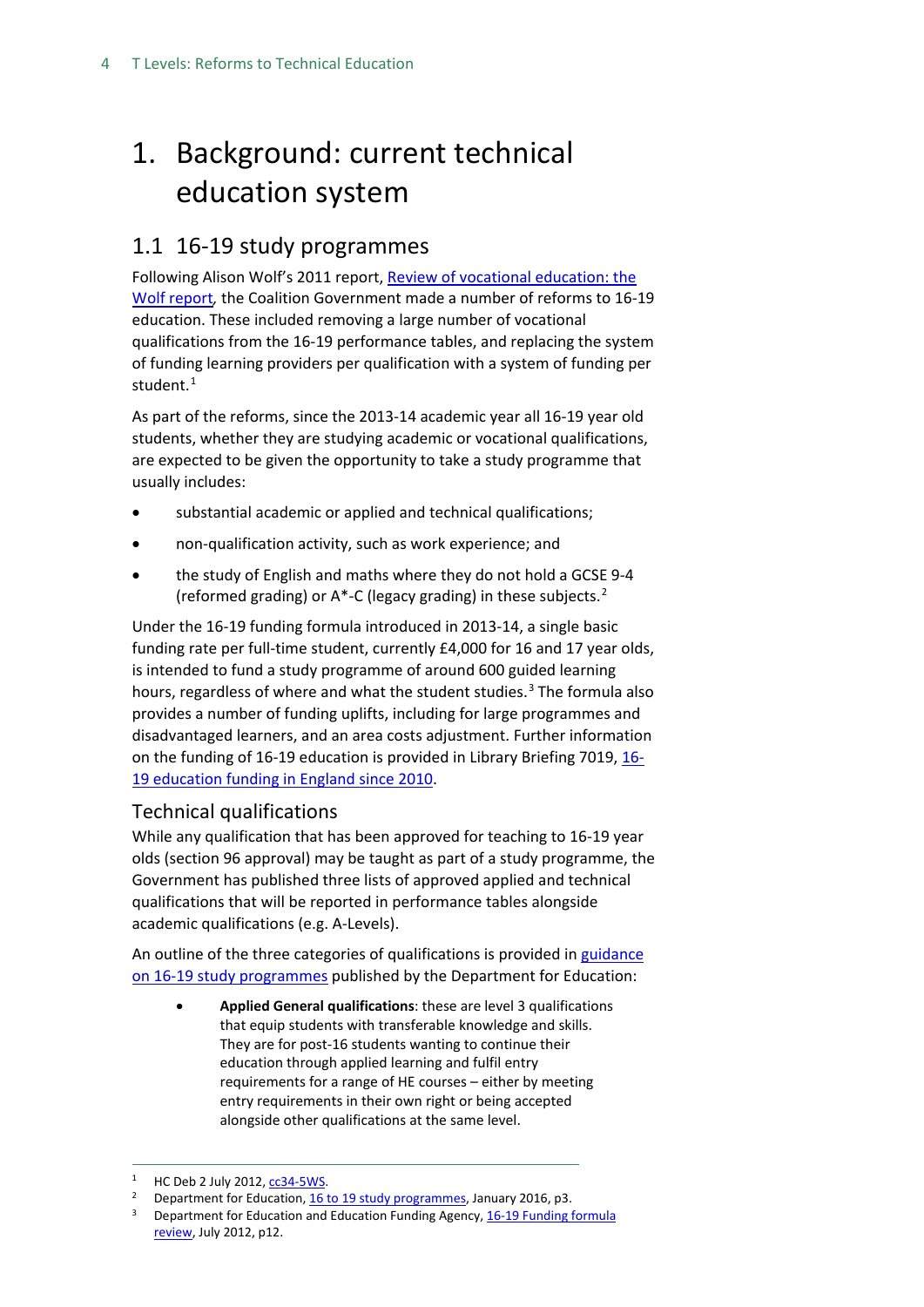- **Tech Level qualifications**: these are level 3 technical qualifications that are recognised by employers. They equip young people with the specialist knowledge and skills they need for a job in occupations ranging from engineering to computing, hospitality to agriculture. The Technical Baccalaureate (TechBacc) is a performance table measure that includes a Tech Level, a level 3 mathematics qualification and an extended project qualification (designed to extend students' writing, communication, research and selfmotivation skills).
- **Technical Certificates**: these are level 2 qualifications that provide students with a route into a skilled trade or occupation where employers recognise entry at this level (for example, construction trades, social care or hairdressing). Technical Certificates also provide access to Tech Levels or an apprenticeship.[4](#page-4-0)

In order to be included in the performance tables, tech levels and technical certificates have to be recognised by a trade or professional body, or by at least five employers. Alternatively, they may be accepted by a national licensed professional registration scheme.<sup>[5](#page-4-1)</sup> A university must have pledged support for an applied general qualification for it to be included in the performance tables.<sup>[6](#page-4-2)</sup>

For students who are not yet ready for a level 2 qualification, providers should offer "a tailored study programme that supports them to progress either to further education or employment, or to prepare for adult life." $7$ 

#### **Box 1: Qualification levels**

Most qualifications have a difficulty level – the higher the level the more difficult the qualification is. Qualifications at the same level may, however, cover different amounts of the same subject and so may be different lengths.

In England, Wales and Northern Ireland there are 9 qualification levels, ranging from entry level (which has three sub-levels) to level 8. A list of the qualifications at each level is available on Gov.uk a[t What](https://www.gov.uk/what-different-qualification-levels-mean/list-of-qualification-levels) [qualification levels mean.](https://www.gov.uk/what-different-qualification-levels-mean/list-of-qualification-levels) Some examples are:

- Entry Level Skills for Life.
- Level 1 GCSE grades 3-1 or D-G.
- Level  $2 GCSE$  grades 9-4 or  $A^*$ -C.
- Level 3 A Levels; AS Levels; tech levels; T Levels.
- Level 4 Higher National Certification (HNC); Certificate of Higher Education (CertHE).
- Level 5 Higher National Diploma (HND); Level 5 Diploma; Foundation Degree.
- Level 6 Undergraduate Degree.
- Level 7 Master's Degree; Postgraduate Diploma; Postgraduate Certificate in Education (PGCE).
- Level 8 Doctorate.

<span id="page-4-0"></span>Department for Education and Education and Skills Funding Agency, 16 to 19 study [programmes: guidance \(2019 to 2020 academic year\),](https://www.gov.uk/government/publications/16-to-19-study-programmes-guide-for-providers/16-to-19-study-programmes-guidance-2019-to-2020-academic-year) updated 15 May 2019.

<span id="page-4-1"></span>Department for Education, 2018 16 to 19 performance tables: qualifications in the tech [level category,](https://assets.publishing.service.gov.uk/government/uploads/system/uploads/attachment_data/file/543277/16-19_Tech_Levels_2018.pdf) August 2016, p3.

<span id="page-4-2"></span>Department for Education, 2018 16 to 19 performance tables: qualifications in the [applied general category,](https://assets.publishing.service.gov.uk/government/uploads/system/uploads/attachment_data/file/543278/16-19_Applied_General_Qualifications_2018.pdf) August 2016, p3.

<span id="page-4-3"></span>Department for Education, 16 to 19 study programmes: guidance (2018 to 2019 [academic year\),](https://assets.publishing.service.gov.uk/government/uploads/system/uploads/attachment_data/file/694413/16_to_19_study_programmes_guidance_updated-March_2018.pdf) March 2018, p9.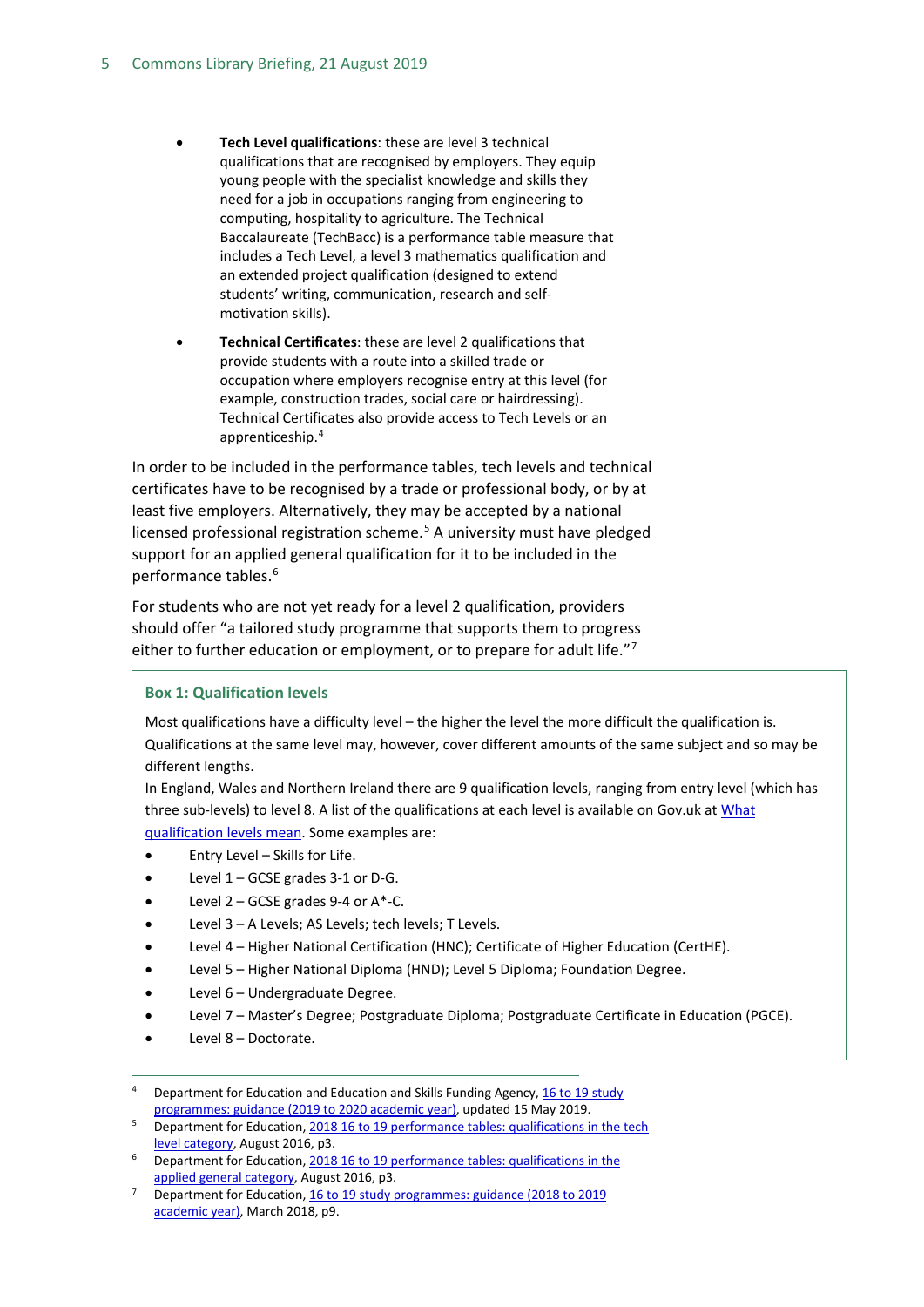## <span id="page-5-0"></span>1.2 Apprenticeships

Apprenticeships are full-time paid jobs which incorporate on and off the job training. They take between one and four years to compete and are available in 1,500 occupations across more than 170 industries. A successful apprentice may receive a nationally recognised qualification on the completion of their contract.[8](#page-5-2)

Apprenticeships are available to anyone over the age of 16 living in England, although employers may set different entry requirements depending on the sector and job. Over 900,000 funded apprentices participated on an apprenticeship in the 2016 to 2017 academic year, and at the time of publication over 16,000 apprenticeship vacancies were posted on the government's [Find an Apprenticeship](https://www.gov.uk/apply-apprenticeship) website.<sup>[9](#page-5-3) [10](#page-5-4)</sup>

There are two different types of apprenticeship schemes, frameworks and standards. Apprenticeship frameworks are being progressively phased out and replaced by the newer apprenticeship standards. By 2020, the ESFA expect all apprenticeship starts to be on standards, and will not allow any starts on frameworks.<sup>[11](#page-5-5)</sup>

#### Apprenticeship qualification levels

Apprenticeships can be studied at different qualification levels: $12$ 

| <b>Name</b>  | Level       | Equivalent educational level    |
|--------------|-------------|---------------------------------|
| Intermediate | 2           | 5 GCSE passes at grades A* to C |
| Advanced     | 3           | 2 A level passes                |
| Higher       | 4,5,6 and 7 | Foundation degree and above     |
| Degree       | 6 and 7     | Bachelor's or master's degree   |

## <span id="page-5-1"></span>Apprenticeship Levy

On 6 April 2017 the apprenticeship levy came into effect with all UK employers with a pay bill of over £3 million per year paying the levy. The levy is set at 0.5% of the value of the employer's pay bill, minus an apprenticeship levy allowance of £15,000 per financial year. The levy is paid into an apprenticeship service account, and funds in this account have to be spent on apprenticeship training and assessment.

## The Institute for Apprenticeships

The [Institute for Apprenticeships,](https://www.gov.uk/government/organisations/institute-for-apprenticeships) now named the Institute for Apprenticeships and Technical Education (see section 2.11), was established in May 2016 by the *[Enterprise Act 2016](http://www.legislation.gov.uk/ukpga/2016/12/contents/enacted)*. The executive non-departmental public body, sponsored by the Department for Education, went live in April 2017. The aim of the institute is to ensure high-quality apprenticeship standards and to advise the government on funding for each standard.

Further detail on apprenticeships is provided in the library briefing note [Apprenticeships and skills policy in England](https://researchbriefings.parliament.uk/ResearchBriefing/Summary/SN03052) (January 2019).

<span id="page-5-2"></span><sup>8</sup> Gov.uk[, Key facts about apprenticeships,](https://www.gov.uk/government/publications/key-facts-about-apprenticeships/key-facts-about-apprenticeships) 21 Feb 2017.

<span id="page-5-3"></span><sup>&</sup>lt;sup>9</sup> DfE/ESFA[, FE data library: apprenticeships](https://www.gov.uk/government/statistical-data-sets/fe-data-library-apprenticeships)

<span id="page-5-4"></span><sup>&</sup>lt;sup>10</sup> Vacancies as of 23 August 2019. Not all vacancies are advertised through the Find an Apprenticeship website.

<span id="page-5-5"></span><sup>&</sup>lt;sup>11</sup> ESFA[, Information about the withdrawal of apprenticeship frameworks](https://www.gov.uk/government/publications/removal-of-apprenticeship-frameworks/information-about-the-withdrawal-of-apprenticeship-frameworks)

<span id="page-5-6"></span><sup>12</sup> Gov.uk[, Become an apprentice.](https://www.gov.uk/apprenticeships-guide/overview)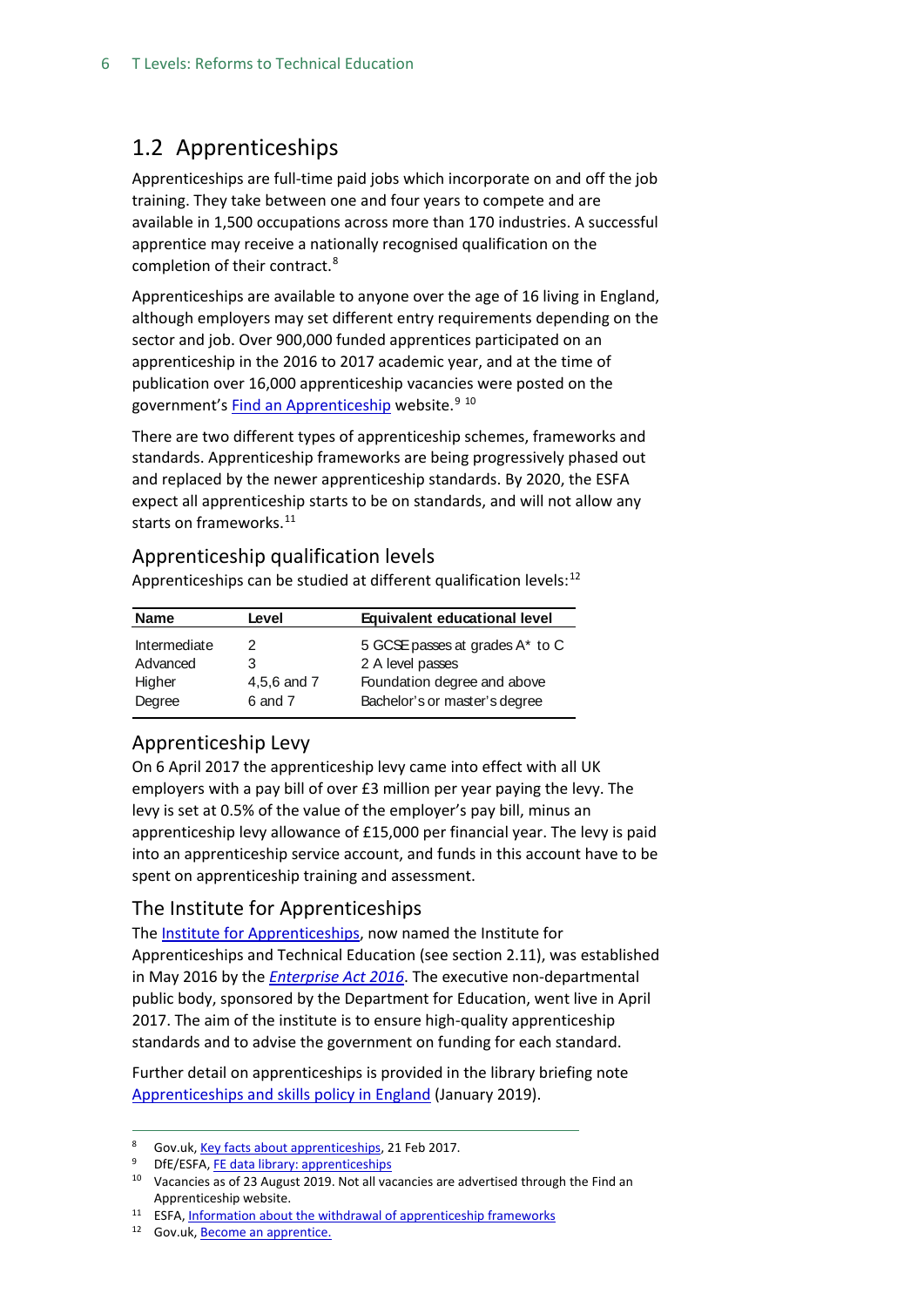## <span id="page-6-0"></span>2. T Levels

## <span id="page-6-1"></span>2.1 Background

The Government is undertaking major reforms to the technical education system in England, including the introduction of new technical study programmes at level 3 – T Levels – from September 2020 onwards.

The proposed reforms were first set out in the [Post-16 Skills Plan.](https://www.gov.uk/government/uploads/system/uploads/attachment_data/file/536043/Post-16_Skills_Plan.pdf) They were based on recommendations made in th[e report of an independent](https://www.gov.uk/government/uploads/system/uploads/attachment_data/file/536046/Report_of_the_Independent_Panel_on_Technical_Education.pdf)  panel [on technical education,](https://www.gov.uk/government/uploads/system/uploads/attachment_data/file/536046/Report_of_the_Independent_Panel_on_Technical_Education.pdf) led by Lord Sainsbury, which had been established by the Government to "advise on measures which could improve technical education in England."<sup>[13](#page-6-3)</sup> [A consultation](https://consult.education.gov.uk/technical-education/implementation-of-t-level-programmes/supporting_documents/T%20level%20consultation.pdf) on the implementation of T Level programmes (hereafter referred to as the T Level consultation) followed in November 2017, with the [Government response](https://assets.publishing.service.gov.uk/government/uploads/system/uploads/attachment_data/file/711472/Implementation_of_T_Level_programmes-Government_consultation_response.pdf) published in May 2018. The legislative framework for the reforms was provided by the *Technical and Further Education Act 2017*.

This briefing provides an overview of the proposals and their implementation. Further information is available in the Department for Education's [T Level Action Plan 2018,](https://assets.publishing.service.gov.uk/government/uploads/system/uploads/attachment_data/file/762137/T_Level_action_plan_2018.pdf) published in December 2018.

## <span id="page-6-2"></span>2.2 Rationale

In setting out the need for reform, the independent panel's report stated that the UK's economy was being held back by a "long-term productivity problem" and that years of undertraining had led to "a chronic shortage of people with technician-level skills." Investment in the development of technical skills was, the report argued, essential to enhancing productivity.

In addition to this economic rationale, the report outlined a social need for change: that individuals should have access to a national system of technical qualifications that is easy to understand, has credibility with employers and remains stable over time. The current system, it argued, failed on all three counts, comprising "a confusing and ever-changing multitude of qualifications", many of which "hold little value in the eyes of individuals and are not understood or sought by employers." The report added that learners, teachers and the public have "long regarded technical education qualifications as inferior to academic qualifications", and higher level technical qualifications "have too often become divorced from the actual occupations they should be preparing individuals for."[14](#page-6-4)

The report's recommendations were, it said, aimed at "systematically reform[ing] technical education for the long term" and "ensuring individuals can develop the technical knowledge and skills that industry needs through education and training."[15](#page-6-5)

<span id="page-6-5"></span><span id="page-6-4"></span><sup>15</sup> As above, p8.

<span id="page-6-3"></span><sup>&</sup>lt;sup>13</sup> [Report of the Independent Panel on Technical Education,](https://www.gov.uk/government/uploads/system/uploads/attachment_data/file/536046/Report_of_the_Independent_Panel_on_Technical_Education.pdf) July 2016, p11; Department for Business, Innovation and Skills and Department for Education[, Post-16 Skills Plan,](https://www.gov.uk/government/uploads/system/uploads/attachment_data/file/536043/Post-16_Skills_Plan.pdf) July

<sup>2016.&</sup>lt;br><sup>14</sup> [Report of the Independent Panel on Technical Education,](https://www.gov.uk/government/uploads/system/uploads/attachment_data/file/536046/Report_of_the_Independent_Panel_on_Technical_Education.pdf) July 2016, pp22-3.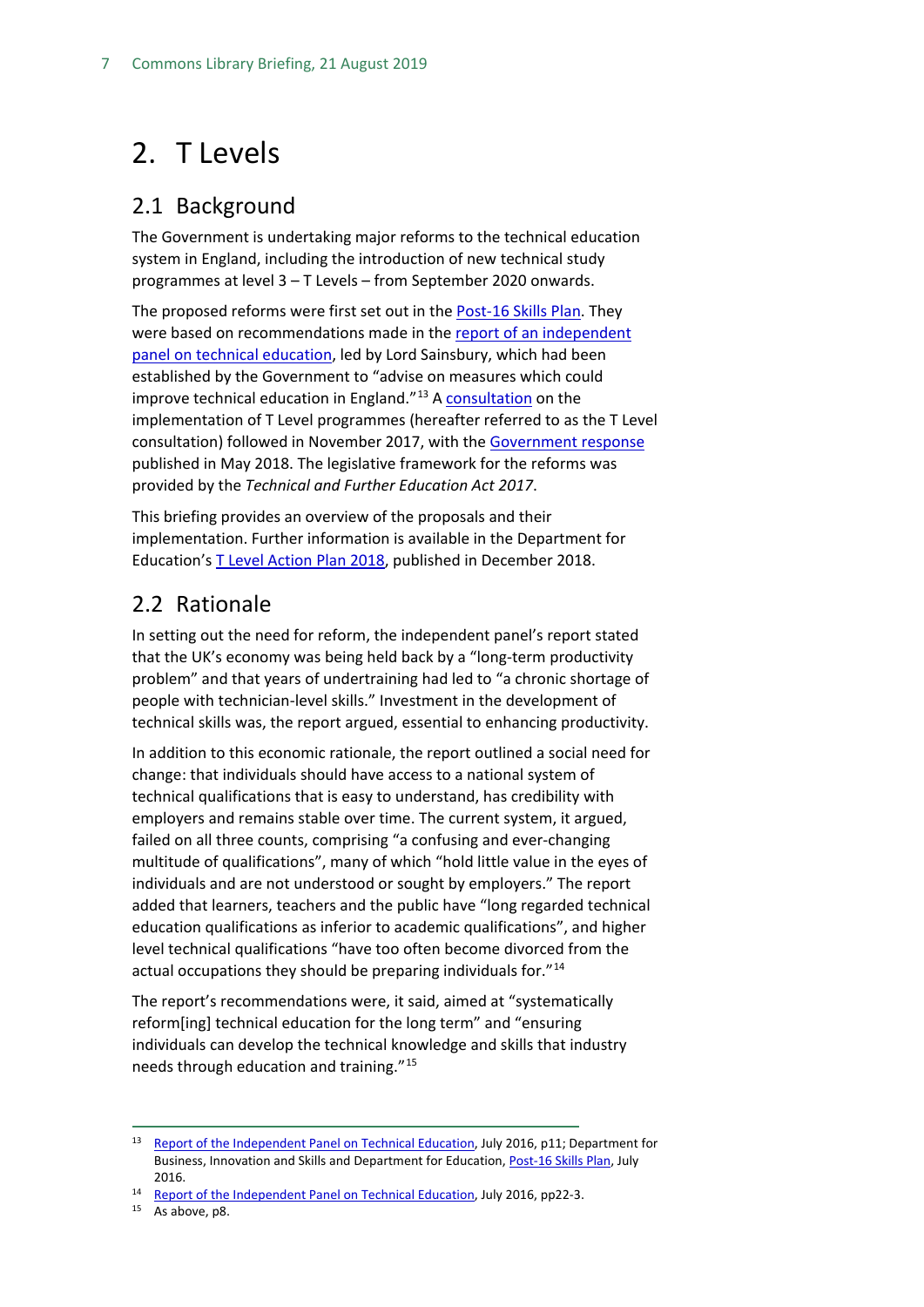A [document outlining the rationale for the proposed changes](https://www.gov.uk/government/uploads/system/uploads/attachment_data/file/536048/Technical_Education_Reform_-_Case_For_Change.pdf) and echoing much of the argument set out by the independent panel was published by the Government alongside the Post-16 Skills Plan. More recently, the then Education Secretary, Damian Hinds, made similar arguments when outlining the reforms in a [speech](https://www.gov.uk/government/speeches/damian-hinds-technical-education-speech) in December 2018.<sup>[16](#page-7-3)</sup>

## <span id="page-7-0"></span>2.3 A new technical option

Under the proposed reforms, every young person will be presented with two choices of education route at age 16: an academic route and a technical route; it will be possible to switch between the routes via "appropriate bridging courses." $17$  The Skills Plan argued that the academic

option is "already well regarded" and so focused on the technical option, which, it said, "must also be worldclass."[18](#page-7-5)

#### <span id="page-7-1"></span>The 15 routes

The proposed technical option will consist of 15 routes based around occupations with shared training requirements. [Occupational maps](https://www.instituteforapprenticeships.org/about/occupational-maps/) developed by the Institute for Apprenticeships and Technical Education detail the occupations linked to each of the 15 routes, with closely-related occupations grouped together into pathways.

Technical education will continue to be delivered by a combination of college-based education and apprenticeships, with four of the 15 routes delivered primarily through apprenticeships.

## <span id="page-7-2"></span>2.4 T Levels

New two-year level 3 college-based programmes - T Levels – will be created at the start of each of the 11 non-apprenticeship only routes. T

| The 15 technical routes and their associated pathways |                                                                                                                |                                                                                          |  |  |  |  |
|-------------------------------------------------------|----------------------------------------------------------------------------------------------------------------|------------------------------------------------------------------------------------------|--|--|--|--|
| Route                                                 | Pathways                                                                                                       | Date of first T Level<br>delivery                                                        |  |  |  |  |
| Agriculture, Environmental and Animal Care            | Animal Care and Management<br>Agriculture, Land Management and Production                                      | 2022 onwards<br>2022 onwards                                                             |  |  |  |  |
| Business and Administration                           | Management and Administration<br><b>Human Resources</b>                                                        | 2022 onwards<br>2022 onwards                                                             |  |  |  |  |
| Care Services                                         | Care Services                                                                                                  | Apprenticeship only                                                                      |  |  |  |  |
| Catering and Hospitality                              | Catering<br>Hospitality                                                                                        | 2022 onwards<br>Apprenticeship only                                                      |  |  |  |  |
| Construction                                          | Design, Planning and Surveying<br><b>Onsite Construction</b><br><b>Building Services Engineering</b>           | 2020<br>2021<br>2021                                                                     |  |  |  |  |
| Creative and Design                                   | Craft and Design<br>Media, Broadcast and Production<br>Cultural Heritage and Visitor Attractions               | 2022 onwards<br>2022 onwards<br>2022 onwards                                             |  |  |  |  |
| Digital                                               | Digital Production, Design and Development<br>Digital Support and Services<br><b>Digital Business Services</b> | 2020<br>2021<br>2021                                                                     |  |  |  |  |
| <b>Education and Childcare</b>                        | Education                                                                                                      | 2020                                                                                     |  |  |  |  |
| <b>Engineering and Manufacturing</b>                  | Maintenance, Installation and Repair<br>Design, Development and Control<br>Manufacturing and Process           | 2022 onwards<br>2022 onwards<br>2022 onwards                                             |  |  |  |  |
| Hair and Beauty                                       | Hair, Beauty and Aesthetics                                                                                    | 2022 onwards                                                                             |  |  |  |  |
| Heath and Science                                     | Health<br>Healthcare Science<br>Science<br>Community Exercise, Physical Activity, Sport and Health             | 2021<br>2021<br>2021<br>Apprenticeship only                                              |  |  |  |  |
| Legal, Financial and Accounting                       | Legal<br>Financial<br>Accounting                                                                               | 2022 onwards<br>2022 onwards<br>2022 onwards                                             |  |  |  |  |
| <b>Protective Services</b>                            | <b>Protective Services</b>                                                                                     | Apprenticeship only                                                                      |  |  |  |  |
| Sales, Marketing and Procurement                      | <b>Customer Service</b><br>Marketing<br>Procurement<br>Retail                                                  | Apprenticeship only<br>Apprenticeship only<br>Apprenticeship only<br>Apprenticeship only |  |  |  |  |
| <b>Transport and Logistics</b>                        | Transport<br>Logistics                                                                                         | Apprenticeship only<br>Apprenticeship only                                               |  |  |  |  |

Levels will sit at the pathway level and so there will be more than one T Level at the start of some routes, with 25 in total. They will sit alongside apprenticeships as one half of the technical education offer for 16-19 year olds and will be based on the same set of employer designed standards (developed by apprenticeship trailblazer groups). There will, however, be

<span id="page-7-3"></span><sup>16</sup> Department for Business, Innovation & Skills and Department for Education, Technical [education reform: the case for change,](https://assets.publishing.service.gov.uk/government/uploads/system/uploads/attachment_data/file/536048/Technical_Education_Reform_-_Case_For_Change.pdf) July 2016; Damian Hinds Technical Education [Speech,](https://www.gov.uk/government/speeches/damian-hinds-technical-education-speech) Department for Education, 6 December 2018.

<span id="page-7-4"></span><sup>&</sup>lt;sup>17</sup> Department for Business, Innovation and Skills and Department for Education, *Post-16* [Skills Plan,](https://www.gov.uk/government/uploads/system/uploads/attachment_data/file/536043/Post-16_Skills_Plan.pdf) July 2016, p20.

<span id="page-7-5"></span><sup>&</sup>lt;sup>18</sup> As above, p7.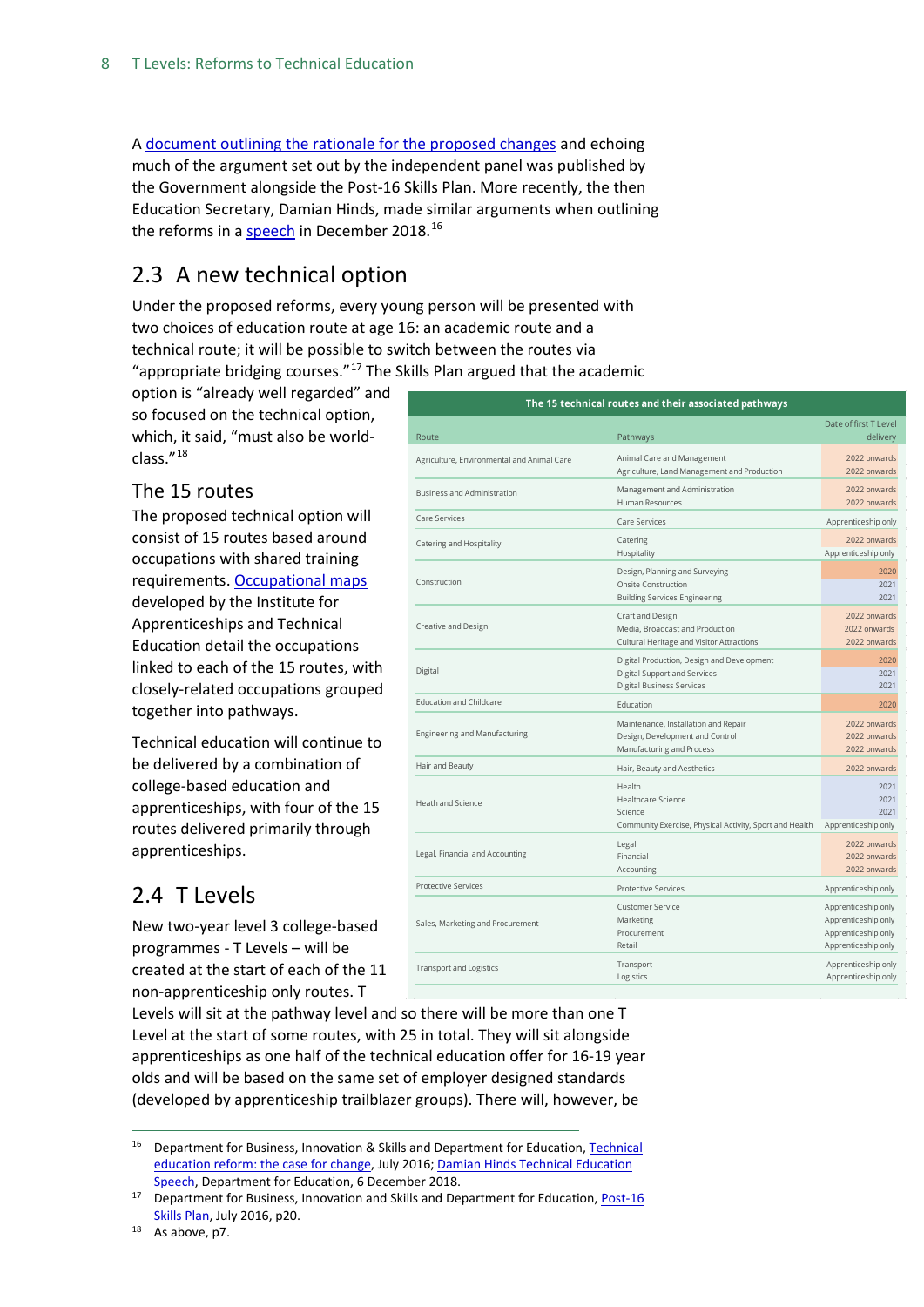differences in the content between T Levels and apprenticeships; while apprentices will train for a single occupation, T Level students will undertake a broader programme, gaining skills and knowledge relevant to a range of occupations in a route.

T Level programmes will be equivalent to a 3 A Level programme and will, on average, consist of 1800 hours studied full-time over two years. They will all follow the same broad framework and will consist of five components:

- A technical qualification
- An industry placement with an employer
- Maths, English and digital requirements
- Any other occupation-specific requirements/qualifications (e.g. a license to practise).
- Any further employability, enrichment and pastoral provision.

#### **Box 2: T Level Panels**

T Level panels appointed by the Institute for Apprenticeships and Technical Education will develop the content common across each technical route, as well as the specialist content required for each occupation on the occupational map. In November 2017, the Government announced the membership of the panels for 16 T Levels across six routes. The membership of panels for the remaining nine T Levels was announced in September 2018.<sup>[19](#page-8-1)</sup>

#### <span id="page-8-0"></span>The technical qualification

The technical qualification component of T Levels will include core content following by specialisation. The core content will "develop the underpinning knowledge, skills and behaviours relevant to the T level", including selected numeracy, literacy and digital skills. The specialism will focus on occupationally specific knowledge, skills and behaviours.[20](#page-8-2)

The underpinning knowledge of the core component will be assessed through external examination, with core employability skills assessed through employer-set projects. For occupational specialisms, students will demonstrate that they have competence through practical assignments.

Rather than having an overall grade for a technical qualification, students will receive separate grades for the core component (graded A\*-E) and for the specialism (graded Pass, Merit or Distinction), with each recognised separately on the T Level certificate. In order to achieve a T Level, students will have to attain an E or above in the core content component and a pass or above in each relevant specialism.

It is expected that the time for the technical qualification component of T Level programmes will range between 900 and 1400 hours. $^{21}$  $^{21}$  $^{21}$ 

<span id="page-8-1"></span><sup>&</sup>lt;sup>19</sup> [T level panels membership,](https://www.gov.uk/government/publications/t-level-panels-membership) Department for Education, 18 September 2018; Leading [industry experts to design new T Levels,](https://www.gov.uk/government/news/leading-industry-experts-to-design-new-t-levels) Department for Education, 10 September 2018.

<span id="page-8-2"></span><sup>&</sup>lt;sup>20</sup> Department for Education, Implementation of T level programmes: Government [consultation](https://consult.education.gov.uk/technical-education/implementation-of-t-level-programmes/supporting_documents/T%20level%20consultation.pdf), November 2017, pp12-15.

<span id="page-8-3"></span><sup>&</sup>lt;sup>21</sup> Department for Education, Implementation of T level programmes: Government [consultation](https://consult.education.gov.uk/technical-education/implementation-of-t-level-programmes/supporting_documents/T%20level%20consultation.pdf), November 2017, pp16-7.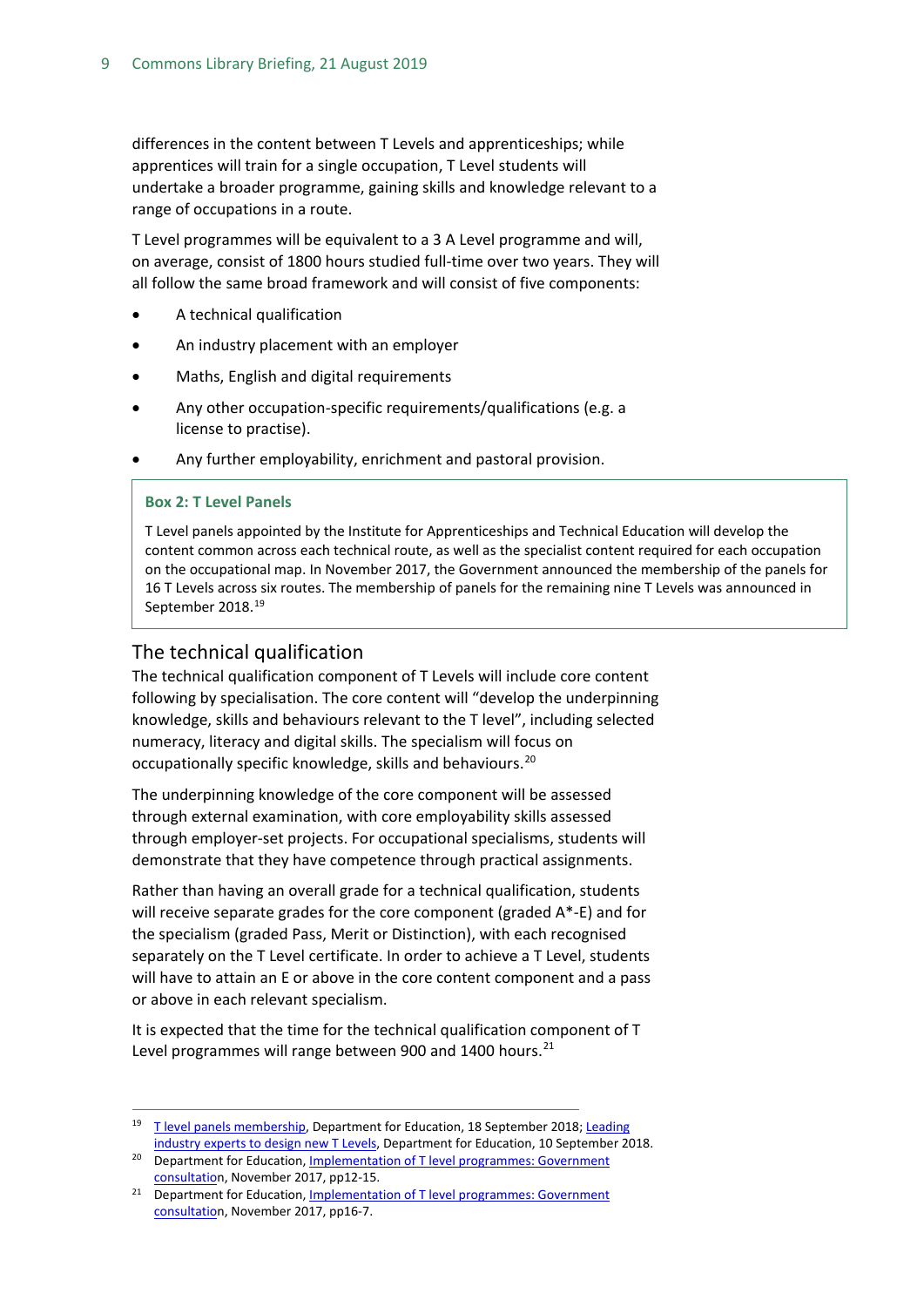The Skills Plan argued that competition between awarding organisations had led to "a race to the bottom" where awarding organisations compete to offer easier and lower value qualifications. Under the reforms, there will only be one approved technical qualification for each T Level. Exclusive licenses will be granted for the development of the qualifications following a bidding process.<sup>[22](#page-9-0)</sup>

The contracts to design, develop and award the first three T Levels were awarded to NCFE (Education and Childcare) and Pearson (Design, Surveying and Planning, and Digital Production, Design and Development) in February 2019.<sup>[23](#page-9-1)</sup> The tender for the exclusive licenses to develop and award the  $7T$ Levels in the second wave, to be taught from September 2021, was launched in March 2019.<sup>[24](#page-9-2)</sup>

Ofqual will be responsible for regulating the technical qualification that will sit within T Levels collaboratively with the Institute for Apprenticeships and Technical Education.<sup>[25](#page-9-3)</sup> In July 2018, Ofqual launched a **consultation** on the regulation of the technical qualification, the [outcome of which](https://www.gov.uk/government/news/implementing-our-approach-to-regulating-technical-qualifications) was published in September 2018.<sup>[26](#page-9-4)</sup> Also in September 2018, Ofqual published a further technical consultation to give interested parties the chance to feed back on the detail of its proposed rules. The [response to the technical](https://www.gov.uk/government/consultations/implementation-of-technical-qualifications)  [consultation](https://www.gov.uk/government/consultations/implementation-of-technical-qualifications) was published on 12 December 2018.<sup>[27](#page-9-5)</sup>

#### **Box 3: T Levels and existing Level 3 qualifications**

T Levels will not be available in all areas where Level 3 qualifications currently exist. The Government is in the process of reviewing post-16 qualifications at level 3 and below, excluding A levels, T Levels and GCSEs, with the aim of simplifying the current qualification landscape so that all qualifications receiving public funding have a distinct purpose, are good quality, and support progression to good outcomes. As part of the first stage of its review, in March 2019 the Government published a consultation outlining proposals to:

- only provide public funding for qualifications that meet key criteria on quality, purpose, necessity and progression; and
- not provide public funding for qualifications for 16-19 year olds that overlap with T Levels and A Levels.

The consultation closed on 10 June 2019. The Government has stated that the response to the consultation will be published later in 2019 alongside the launch of a second consultation, which will "set out the proposed criteria that will be used to determine whether a qualification continues to receive public funding."[28](#page-9-6)

In July 2019, the then Education Secretary, Damian Hinds, additionally announced that the Government would:

• Remove funding from 163 [duplicate qualifications](https://www.gov.uk/government/publications/qualifications-getting-approval-for-funding) from August 2020, to ensure "that students take the newer, more rigorous versions."

<span id="page-9-0"></span><sup>&</sup>lt;sup>22</sup> Department for Business, Innovation and Skills and Department for Education, Post-16 [Skills Plan,](https://www.gov.uk/government/uploads/system/uploads/attachment_data/file/536043/Post-16_Skills_Plan.pdf) July 2016, p24.

<span id="page-9-1"></span><sup>&</sup>lt;sup>23</sup> [Contracts awarded to deliver the first T Levels,](https://www.gov.uk/government/news/contracts-awarded-to-deliver-the-first-t-levels) Department for Education, 13 February 2019.

<span id="page-9-2"></span><sup>&</sup>lt;sup>24</sup> [Second T-levels tender for awarding bodies launched,](https://feweek.co.uk/2019/03/18/second-t-levels-tender-for-awarding-bodies-launched/) FE Week, 18 March 2019.

<span id="page-9-3"></span><sup>&</sup>lt;sup>25</sup> Department for Education[, T Level Action Plan 2018,](https://assets.publishing.service.gov.uk/government/uploads/system/uploads/attachment_data/file/762137/T_Level_action_plan_2018.pdf) December 2018, pp7-8.

<span id="page-9-4"></span>Ofqual[, Ofqual's approach to regulating Technical Qualifications,](https://www.gov.uk/government/consultations/ofquals-approach-to-regulating-technical-qualifications) 3 September 2018.

<span id="page-9-6"></span><span id="page-9-5"></span><sup>&</sup>lt;sup>27</sup> Ofqual, <u>Implementation of Technical Qualifications</u>, 12 December 2018.<br><sup>28</sup> [Plans launched to boost quality of post -16 qualifications,](https://www.gov.uk/government/news/plans-launched-to-boost-quality-of-post-16-qualifications--2) Department for Education, 19 March 2019; Department for Education, [T Level Action Plan 2018,](https://assets.publishing.service.gov.uk/government/uploads/system/uploads/attachment_data/file/762137/T_Level_action_plan_2018.pdf) December 2018, p40.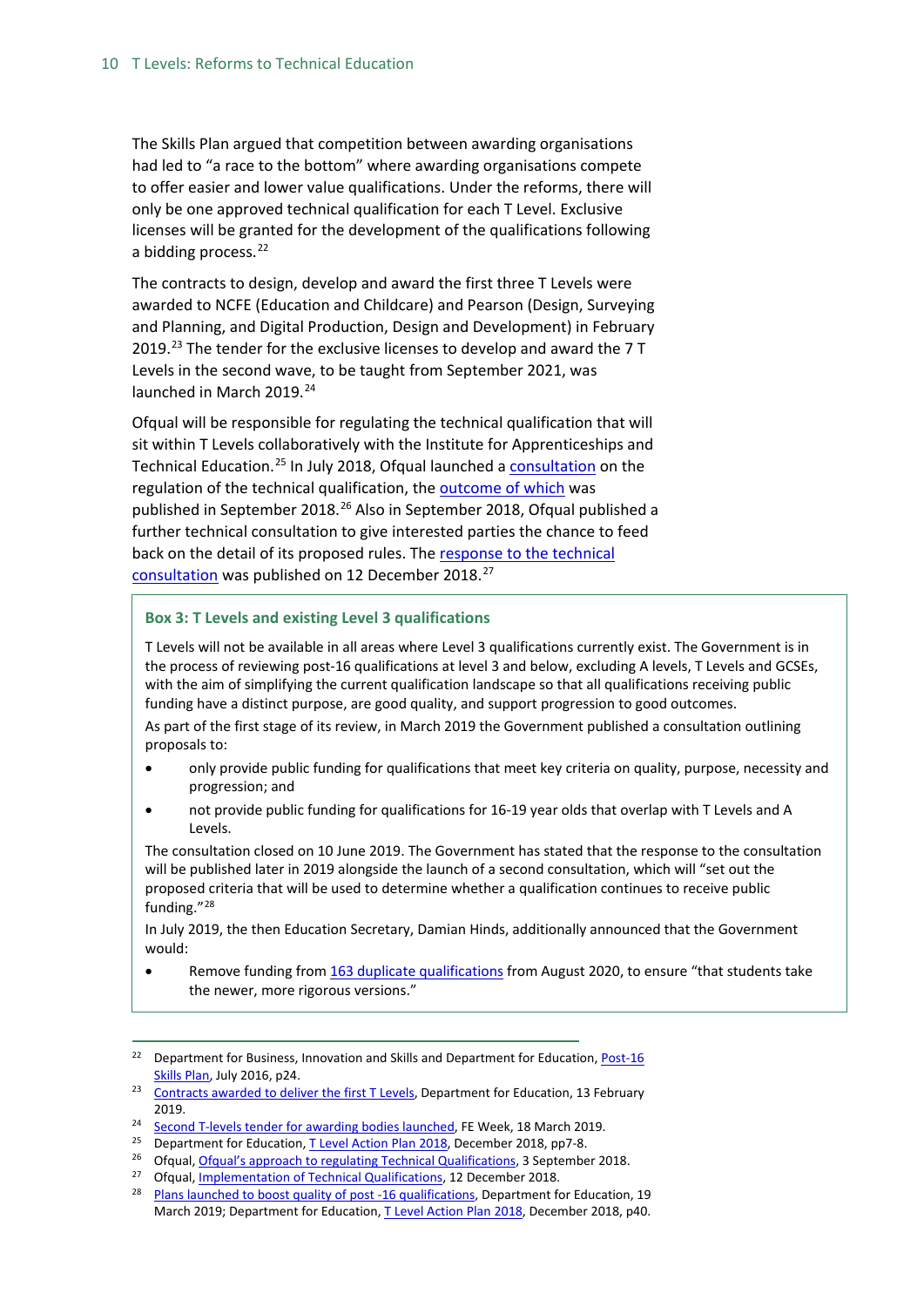• Stop any new qualification at Level 3 and below from getting approval for funding from 2020, in order to "avoid adding to the already confusing and complicated system of over 12,000 qualifications already available at these levels."<sup>[29](#page-10-1)</sup>

#### **Box 4: Applied general qualifications**

The Skills Plan stated that applied general qualifications were not intended to be part of the technical option. It added that the Government intended "to review the contribution of [applied general] qualifications to preparing students for success in higher education; what part they can play in the reformed system; and the impact any reform would have on the government's ambitions on widening participation."<sup>[30](#page-10-2)</sup> The review of post-16 qualifications at level 3 and below (see box above), includes consideration of the role of Applied General Qualifications.<sup>[31](#page-10-3)</sup> Some, including the Chief Executive of the Sixth Form Colleges Association, have raised concerns about their possible removal as a result of the review.<sup>[32](#page-10-4)</sup>

#### <span id="page-10-0"></span>T Level certificates and grading

To pass the T Level and be awarded a certificate, a student will need to pass all components of the programme. Students who do not meet the requirements for certification, or leave a programme part-way through, will receive a transcript recognising the parts of the programme that have been achieved.

The original T Level consultation stated that the Government did not believe it was appropriate to include an overall grade on the T Level certificate. Instead, it proposed that grades for all the separate components should be listed separately. To pass the T Level and be awarded a certificate, the student would need to pass all components of the programme. Students who do not meet the requirements for certification, or leave a programme part-way through, would receive a transcript recognising the parts of the programme that had been achieved.

Annex A of the consultation (pages 46-47) included an example of what a T Level certificate and a T level transcript could look like.

The consultation response stated, however, that an overall grade of Pass, Merit or Distinction will be awarded for an entire T Level, so that it is clear to an employer that a student has completed all components of the system. The different components of the Technical Qualification will also be graded separately as outlined above. More detail on the grading of T Levels was provided in an [update to the T Level Action Plan](https://assets.publishing.service.gov.uk/government/uploads/system/uploads/attachment_data/file/825272/T_Level_action_plan_policy_update.pdf) published in August 2019.<sup>[33](#page-10-5)</sup>

UCAS points will be awarded for T Levels, with points allocated to the overall grade rather than to separate elements of the programme. The number of points attached to a T Level programme will be in line with the number attached to a 3 A Level programme – for example, a starred distinction will attract 168 points, the same as 3 A\*s at A Level.<sup>[34](#page-10-6)</sup>

<span id="page-10-6"></span><sup>34</sup> Department for Education[, T Level action plan: policy update,](https://assets.publishing.service.gov.uk/government/uploads/system/uploads/attachment_data/file/825272/T_Level_action_plan_policy_update.pdf) August 2019.

<span id="page-10-1"></span><sup>&</sup>lt;sup>29</sup> [Further measures announced to boost the quality of post-16 qualifications,](https://www.gov.uk/government/news/further-measures-announced-to-boost-the-quality-of-post-16-qualifications) Department for Education, 22 July 2019.

<span id="page-10-2"></span><sup>&</sup>lt;sup>30</sup> Department for Business, Innovation and Skills and Department for Education, Post-16 [Skills Plan,](https://www.gov.uk/government/uploads/system/uploads/attachment_data/file/536043/Post-16_Skills_Plan.pdf) July 2016, p20.

<span id="page-10-3"></span><sup>&</sup>lt;sup>31</sup> Department for Education, Implementation of T level programmes: Government [consultation](https://consult.education.gov.uk/technical-education/implementation-of-t-level-programmes/supporting_documents/T%20level%20consultation.pdf), November 2017, p32.

<span id="page-10-4"></span><sup>32</sup> [Making T-levels and A-levels the only options of choice –](https://feweek.co.uk/2019/06/16/making-t-levels-and-a-levels-the-only-options-of-choice-really/) really?, *FE Week,* 16 June 2019.

<span id="page-10-5"></span><sup>&</sup>lt;sup>33</sup> Department for Education[, T Level action plan: policy update,](https://assets.publishing.service.gov.uk/government/uploads/system/uploads/attachment_data/file/825272/T_Level_action_plan_policy_update.pdf) August 2019.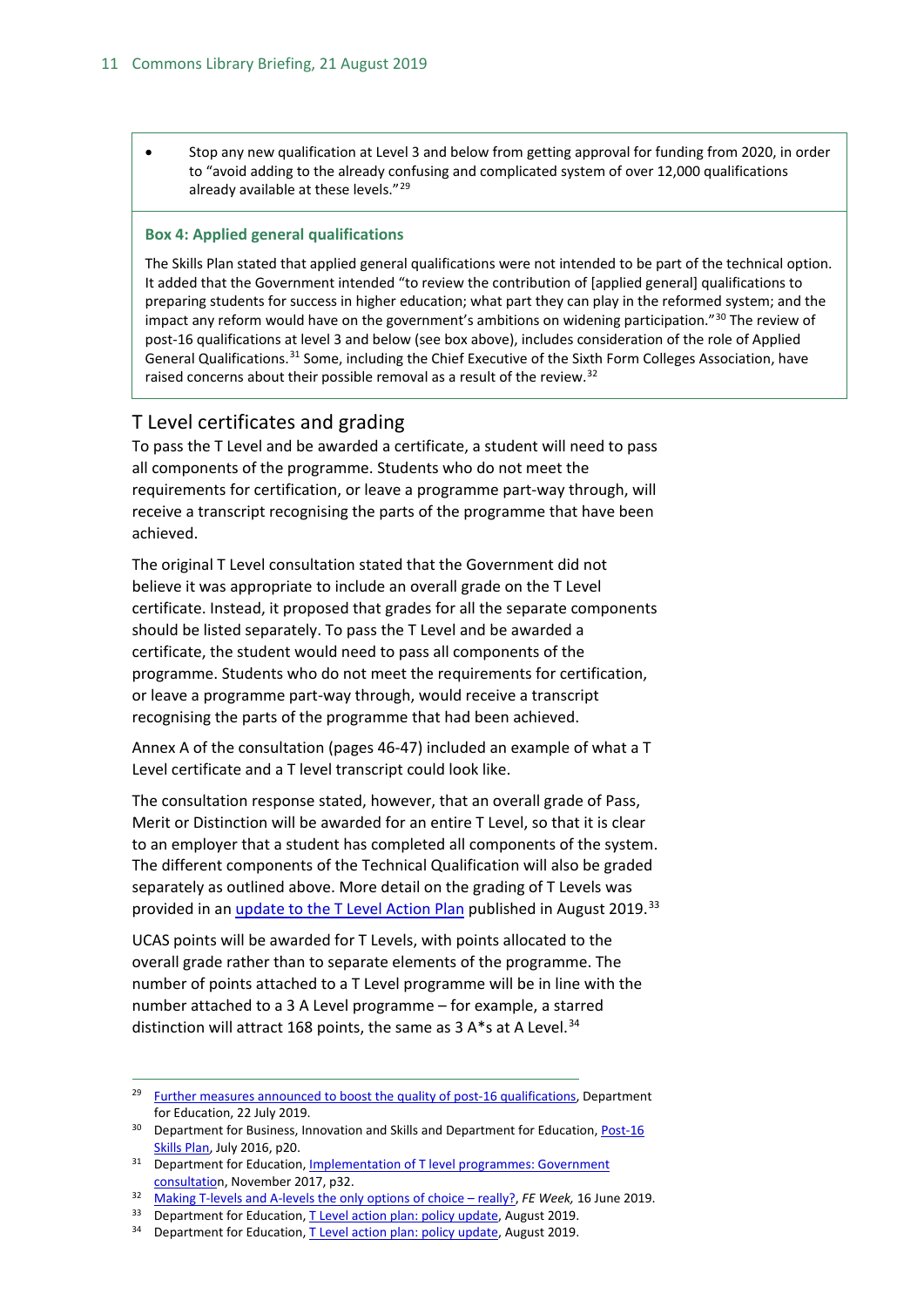#### <span id="page-11-0"></span>Maths, English and digital

The Government will not set maths and English entry requirements to enrol on a T Level, but students will have to achieve a minimum level of attainment in order to achieve one. This will be set at level 2 and students may meet the requirement through achievement of a GCSE standard pass in English and maths or a level 2 Functional Skills qualification.

The T Level consultation additionally outlined the Government's expectation that occupation-specific digital skills relevant to an industry will be "an integral part of each T Level programme."<sup>[35](#page-11-2)</sup>

#### <span id="page-11-1"></span>Industry placements

A substantial industry placement, lasting at least 315 hours (around 45 days) will be a part of each T Level. The Government states that the longer duration will ensure that "students are given enough time to master the essentials, and that the employer has the opportunity to develop and shape young people's skills."[36](#page-11-3)

Students on placements will not be entitled to a salary and there is no expectation that they will be paid. However, employers will be able to pay students should they wish to do so.

The Government has provided additional support to providers and employers to assist with the delivery of industry placements. This includes:

- funding to help providers build their capacity and capability to deliver work placements (see box below);
- advice and support for employers through the National Apprenticeship Service; and
- additional bursary funding in 2018-19 to help students travel to industry placements.

A pilot scheme was run throughout the 2017-18 academic year to trial the delivery of effective industry placements.<sup>[37](#page-11-4)</sup> The Department for Education published an [evaluation](https://assets.publishing.service.gov.uk/government/uploads/system/uploads/attachment_data/file/762138/Evaluation_of_the_Industry_Placements_Pilot_-_Research_report_Dec2018.pdf) of the pilot scheme in December 2018.<sup>[38](#page-11-5)</sup>

In May 2019 the Government set out some additional flexibilities in the delivery of industry placements, including allowing placements to be split across two employers. These changes were in response to concerns about the difficulty of delivering substantial work placements to all T Level students (see section 3.5 for more information).  $39$ 

In addition, in response to concerns about costs acting as a barrier to employers offering industry placements, the Government announced that it

<span id="page-11-2"></span><sup>&</sup>lt;sup>35</sup> Department for Education, Implementation of T level programmes: Government [consultation](https://consult.education.gov.uk/technical-education/implementation-of-t-level-programmes/supporting_documents/T%20level%20consultation.pdf), November 2017, p24.

<span id="page-11-3"></span><sup>&</sup>lt;sup>36</sup> Department for Education[, T Level Action Plan 2018,](https://assets.publishing.service.gov.uk/government/uploads/system/uploads/attachment_data/file/762137/T_Level_action_plan_2018.pdf) December 2018, p30.

<span id="page-11-4"></span><sup>&</sup>lt;sup>37</sup> [Industry Placement Pilot 2017-18,](https://www.gov.uk/guidance/work-placement-capacity-and-delivery-fund-principles-for-high-quality-work-placements#industry-placement-pilot-2017-to-2018) Education and Skills Funding Agency, 26 September 2018.

<span id="page-11-5"></span><sup>&</sup>lt;sup>38</sup> Department for Education, **Evaluation of the Industry Placement Pilot: Research report,** December 2018.

<span id="page-11-6"></span><sup>&</sup>lt;sup>39</sup> Department for Education, T Levels Industry Placements: Update on delivery models and [support,](https://assets.publishing.service.gov.uk/government/uploads/system/uploads/attachment_data/file/802703/Industry_placements_policy_update.pdf) May 2019, pp3-6[; More support to help employers offer T Level industry](https://www.gov.uk/government/news/more-support-to-help-employers-offer-t-level-industry-placements)  [placements,](https://www.gov.uk/government/news/more-support-to-help-employers-offer-t-level-industry-placements) Department for Education, 19 May 2019.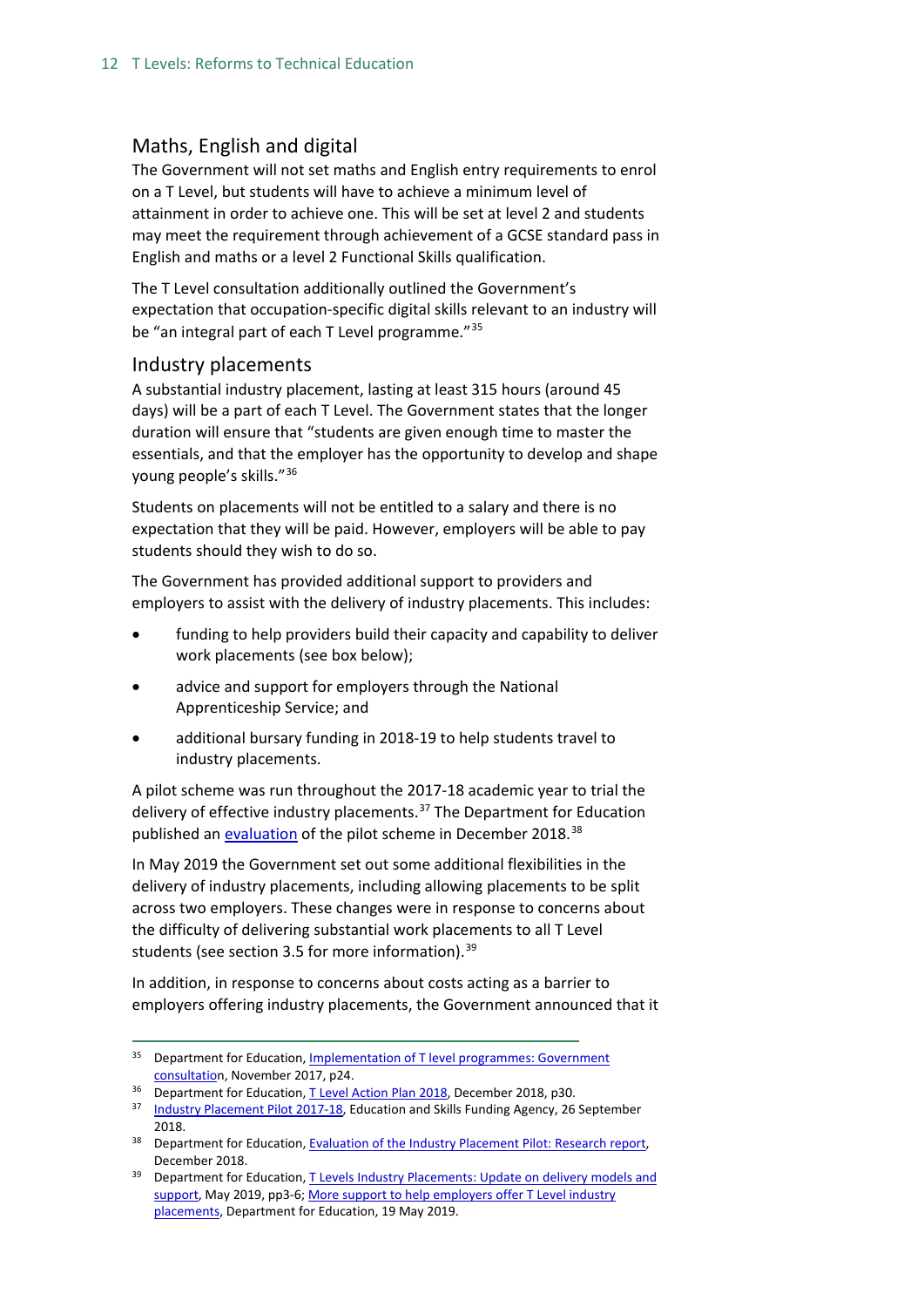would run a small-scale pilot in 2019-20 to trial "the limited provision of employer financial support for tangible costs." Approximately £7 million will be made available for the pilot.<sup>[40](#page-12-1)</sup>

More detailed information on how industry placements work is provided in [guidance](https://www.gov.uk/guidance/industry-placements) published by the Department for Education, last updated in May 2019. [41](#page-12-2)

#### **Box 5: Capacity and Delivery Fund**

The Government announced that £74 million of funding would be available for the period from April 2018 to August 2019 to support providers in starting to build their capacity and capability to provide substantive work placements, and to deliver placements in the 2018-19 academic year.<sup>[42](#page-12-3)</sup> The T Level consultation added that this funding will "increase every year up to and beyond the introduction of T levels."[43](#page-12-4) In line with the consultation proposals, guidance published by the Education and Skills Funding Agency in

September 2017 set out that work placements in 2018-19 delivered using the announced funding – the Capacity and Delivery Fund – were required to adhere to a set of eight principles, including that they must last between 45 and 60 days. The guidance stated that the principles were developed in consultation with employers and providers and built on principles being tested in work placement pilots launched in September 2017. It added that the principles will continue to be refined and may change before T Levels are rolled out.<sup>[44](#page-12-5)</sup> Updated guidance for placements delivered in the 2019-20 academic year was published in June 2019.[45](#page-12-6)

## <span id="page-12-0"></span>2.5 Funding for T Levels

As set out above, T Levels will consist of 900 hours a year on average, 50% more than the current average 16-19 study programme. The Government has announced that additional funding will be provided to take account of this, as well as to organise the industry placements. The Government has stated that this will equate to an additional £500 million a year once T Levels are fully rolled out.<sup>[46](#page-12-7)</sup>

In its response to the T Level consultation, the Government confirmed that it intended to adapt the existing arrangements for funding 16-19 education to distribute funding for T Levels, rather than design a new system. A [consultation](https://www.gov.uk/government/consultations/funding-for-the-delivery-of-t-levels) specifically on the revenue funding for T Levels was launched in November 2018 and ran until February 2019. [A response](https://assets.publishing.service.gov.uk/government/uploads/system/uploads/attachment_data/file/809240/T_Levels_funding_consultation_response.pdf) to the consultation was published in June 2019. The consultation response set out, among other things, that:

<span id="page-12-1"></span><sup>&</sup>lt;sup>40</sup> Department for Education, T Levels Industry Placements: Update on delivery models and [support,](https://assets.publishing.service.gov.uk/government/uploads/system/uploads/attachment_data/file/802703/Industry_placements_policy_update.pdf) May 2019, p20; More support to help employers offer T Level industry [placements,](https://www.gov.uk/government/news/more-support-to-help-employers-offer-t-level-industry-placements) Department for Education, 19 May 2019.

<span id="page-12-2"></span><sup>41</sup> Department for Education[, Industry placements,](https://www.gov.uk/guidance/industry-placements) 25 March 2019.

<span id="page-12-3"></span><sup>42</sup> Department for Education, Implementation of T level programmes: Government [consultation,](https://consult.education.gov.uk/technical-education/implementation-of-t-level-programmes/supporting_documents/T%20level%20consultation.pdf) November 2017, p14[; Justine Greening: Speech at the Business and](https://www.gov.uk/government/speeches/justine-greening-speech-at-the-business-and-education-summit)  [Education Summit,](https://www.gov.uk/government/speeches/justine-greening-speech-at-the-business-and-education-summit) Department for Education, 6 July 2017.

<span id="page-12-4"></span><sup>43</sup> Department for Education, Implementation of T level programmes: Government [consultation,](https://consult.education.gov.uk/technical-education/implementation-of-t-level-programmes/supporting_documents/T%20level%20consultation.pdf) November 2017, p19.

<span id="page-12-5"></span><sup>44</sup> Education and Skills Funding Agency, Work placements - capacity and delivery fund from [April 2018 to July 2019,](https://www.gov.uk/guidance/work-placements-capacity-and-delivery-fund-from-april-2018-to-july-2019) November 2017.

<span id="page-12-6"></span><sup>45</sup> Industry placements: capacity and delivery fund (CDF) for 2019 to 2020 for providers in [receipt of CDF in academic year 2018 to 2019,](https://www.gov.uk/guidance/industry-placements-capacity-and-delivery-fund-cdf-for-academic-year-2019-to-2020) Education and Skills Funding Agency, 19 June 2019.

<span id="page-12-7"></span><sup>&</sup>lt;sup>46</sup> HM Treasury[, Spring Budget 2017,](https://www.gov.uk/government/uploads/system/uploads/attachment_data/file/597467/spring_budget_2017_web.pdf) HC 1025, March 2017, p41; Department for Education[, T Level Action Plan 2018,](https://assets.publishing.service.gov.uk/government/uploads/system/uploads/attachment_data/file/762137/T_Level_action_plan_2018.pdf) December 2018, p35.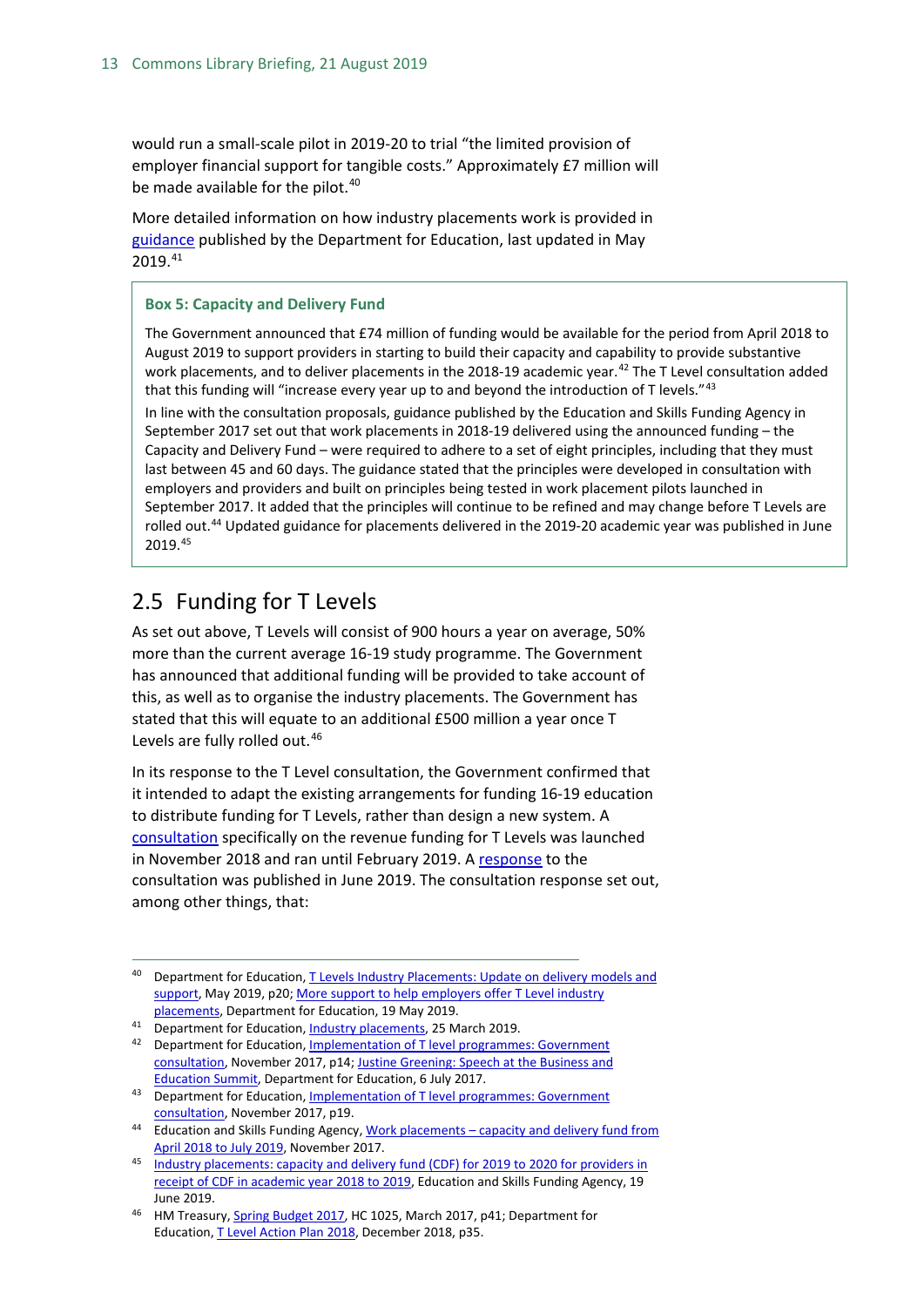- The additional planned hours for T Levels will be paid at the same rate per hour as current 16-19 study programmes. A number of new funding bands will be introduced to reflect the different sizes of T Level programmes.
- Funding to organise industry placements will be provided separately at a rate of £550 per placement over the 2 years of a T Level. Additional funding (through the disadvantage element in the funding formula) will also be provided for disadvantaged students while on an industry placement. The Government will look at funding for industry placements, including as part of the Spending Review.
- Maths and English for students who have not yet achieved level 2 will be funded in addition to the hours required for the other parts of the course, rather than out of the T Levels standard programme hours.
- In contrast to other 16-19 study programmes, T Levels for 18 year olds will be funded at the same rate as for 16 and 17 year olds.
- In recognition of the additional costs unique to early T Level providers, the Government intends to provide one-off additional payments to providers for each new T Level they introduce in 2020.<sup>[47](#page-13-0)</sup>

The Government additionally announced that it would provide a further £3.75 million for 2019-20 to cover costs such as producing materials to help them recruit students.<sup>[48](#page-13-1)</sup>

A[n equality analysis](https://assets.publishing.service.gov.uk/government/uploads/system/uploads/attachment_data/file/809294/T_Level_funding_consultation_equality_assessment.pdf) was published alongside the consultation response.<sup>[49](#page-13-2)</sup>

#### **Box 6: Review of funding of technical education in other countries**

In July 2017, the Department for Education published a review of funding and expenditure in post-16 education in Denmark, France, Germany, the Netherlands and Norway. The introduction to the report stated that, with the reforms to technical education progressing, it was "timely for the Government to consider what funding structures are needed to ensure technical education meets the needs of employers and this includes learning from international experience."[50](#page-13-3) Among other things, the review found that:

- Around 90% of students who study upper-secondary<sup>[51](#page-13-4)</sup> vocational programmes in Germany, Denmark and Norward have a training agreement with an employer. In France and the Netherlands, about twothirds follow vocational, school-based programmes.
- In Norway upper secondary vocational education at both colleges and workplaces is mainly supported by state funding. In Germany, Denmark, the Netherlands and France, the state finances training at vocational schools, whilst employers mainly finance on-the-job training.

- <span id="page-13-3"></span><sup>50</sup> Department for Education, Funding and expenditure in pos-16 education: An [international review,](https://www.gov.uk/government/uploads/system/uploads/attachment_data/file/635148/Funding-and_expenditure_in_post-16_education.pdf) July 2017, p8.
- <span id="page-13-4"></span><sup>51</sup> The report explains that "upper-secondary" vocational education encompasses young people aged 15 years and over in France, 15/16 years and over in Germany and 16 years and over in Denmark, Norway and the Netherlands. The majority of the programmes are at levels equivalent to Level 2 (GCSE A\*-C) and level 3 (UK A level) on the Regulated Qualifications Framework (RQF)

<span id="page-13-0"></span>Department for Education and Education and Skills Funding Agency, Provider funding for [the delivery of T Levels: Government consultation response,](https://assets.publishing.service.gov.uk/government/uploads/system/uploads/attachment_data/file/809240/T_Levels_funding_consultation_response.pdf) June 2019.

<span id="page-13-1"></span><sup>48</sup> [Education Secretary confirms T Level roll-out from September 2020,](https://www.gov.uk/government/news/education-secretary-confirms-t-level-roll-out-from-september-2020) Department for Education, 18 June 2019.

<span id="page-13-2"></span><sup>&</sup>lt;sup>49</sup> Department for Education and Education and Skills Funding Agency, Provider funding for the delivery of T [Levels: Government consultation response](https://assets.publishing.service.gov.uk/government/uploads/system/uploads/attachment_data/file/809294/T_Level_funding_consultation_equality_assessment.pdf) Equality Assessment, June 2019.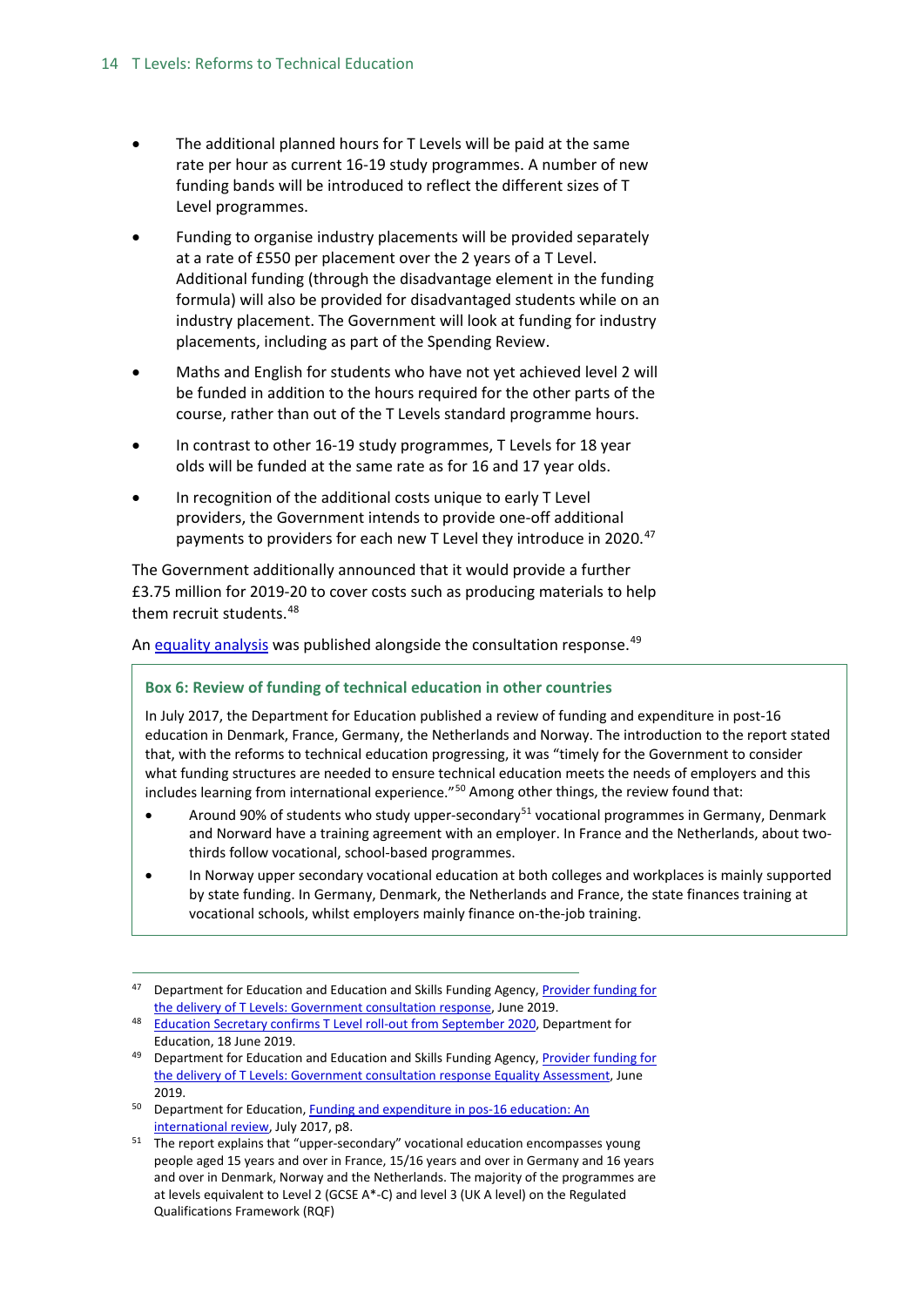• Countries are investing considerable resources in post-16 vocational education programmes and spend more per student following vocational tracks than for those following academic routes. Germany, for example, spends £3,038 more.

## <span id="page-14-0"></span>Capital funding

In his speech to the Conservative Party conference on 2 October 2018 the then Education Secretary, Damian Hinds, announced that £38 million of capital funding would be made available to those providers delivering T Levels from September 2020 to help ensure that they have the necessary equipment and facilities.<sup>[52](#page-14-2)</sup> The fund was launched in January 2019 and is being delivered in two parts. Providers can bid for funding to refurbish existing buildings or to build new spaces; funding for specialist equipment will be allocated to all providers in spring  $2020$ .<sup>[53](#page-14-3)</sup> In July 2019, the Government announced the 11 providers which has been successful in their bids for the first part of the funding.<sup>[54](#page-14-4)</sup>

The Government has stated that it is considering the capital requirements for 2021 onwards in the context of the spending review.<sup>[55](#page-14-5)</sup>

#### <span id="page-14-1"></span>Funding for training T Level teachers

The Autumn Budget 2017 announced that the Government would invest up to £20 million to help teachers prepare for the introduction of T Levels.<sup>[56](#page-14-6)</sup> Following this, in November 2018 the Government announced that a new £8 million T Level Professional Development Programme would be created to "help [teachers] to develop their skills and knowledge so they are ready to deliver T Levels." The training is expected to be available from Spring 2019.<sup>[57](#page-14-7)</sup> Further information on the programme is available on the website of the Education and Training Foundation at: [T Levels.](https://www.et-foundation.co.uk/supporting/technical-education/t-levels/)

£5 million of the £20 million funding is being used for the Taking Teaching Further programme, which aims to help providers recruit teachers from industry.[58](#page-14-8)

In June 2019, *FE Week* reported that the DfE had launched a tender valued between £40 million and £82 million to deliver the second phase of the professional development for teachers of T Levels between April 2020 and July 2024.[59](#page-14-9)

Further information on the funding for training T Level teachers is available in the T Level Action Plan 2018 (pages 36-38).

<span id="page-14-2"></span> <sup>52</sup> [Damian Hinds: Full text of Conservative Conference 2018 speech,](https://feweek.co.uk/2018/10/03/damian-hinds-full-text-of-conservative-conference-2018-speech/) FE Week, 3 October 2018.

<span id="page-14-3"></span><sup>53</sup> [£38 million T Level Capital Fund launches,](https://www.gov.uk/government/news/38-million-t-level-capital-fund-launches--3) Department for Education, 30 January 2019; Department for Education[, T Levels capital fund guidance,](https://www.gov.uk/government/publications/t-levels-capital-fund) January 2019.

<span id="page-14-4"></span><sup>&</sup>lt;sup>54</sup> [T Level providers to benefit from multi-million pound fund,](https://www.gov.uk/government/news/t-level-providers-to-benefit-from-multi-million-pound-fund--2) Department for Education, 11 July 2019.

<span id="page-14-5"></span><sup>&</sup>lt;sup>55</sup> Department for Education[, T Level Action Plan 2018,](https://assets.publishing.service.gov.uk/government/uploads/system/uploads/attachment_data/file/762137/T_Level_action_plan_2018.pdf) December 2018, p36.

<span id="page-14-6"></span><sup>&</sup>lt;sup>56</sup> HM Treasury, **Autumn Budget 2017**, HC 587, November 2017, p48.

<span id="page-14-7"></span><sup>&</sup>lt;sup>57</sup> Teachers to benefit from £8 million initiative to boost skills ahead of T Levels roll-out, Department for Education, 7 November 2018.

<span id="page-14-8"></span><sup>&</sup>lt;sup>58</sup> [FE providers benefit from scheme to boost teaching workforce,](https://www.gov.uk/government/news/fe-providers-benefit-from-scheme-to-boost-teaching-workforce) 12 October 2018; [Education Secretary confirms T Level roll-out from September 2020,](https://www.gov.uk/government/news/education-secretary-confirms-t-level-roll-out-from-september-2020) Department for Education, 18 June 2019.

<span id="page-14-9"></span><sup>59</sup> DfE begins search for provider of £80m T-level support programme, *FE Week,* 19 June 2019.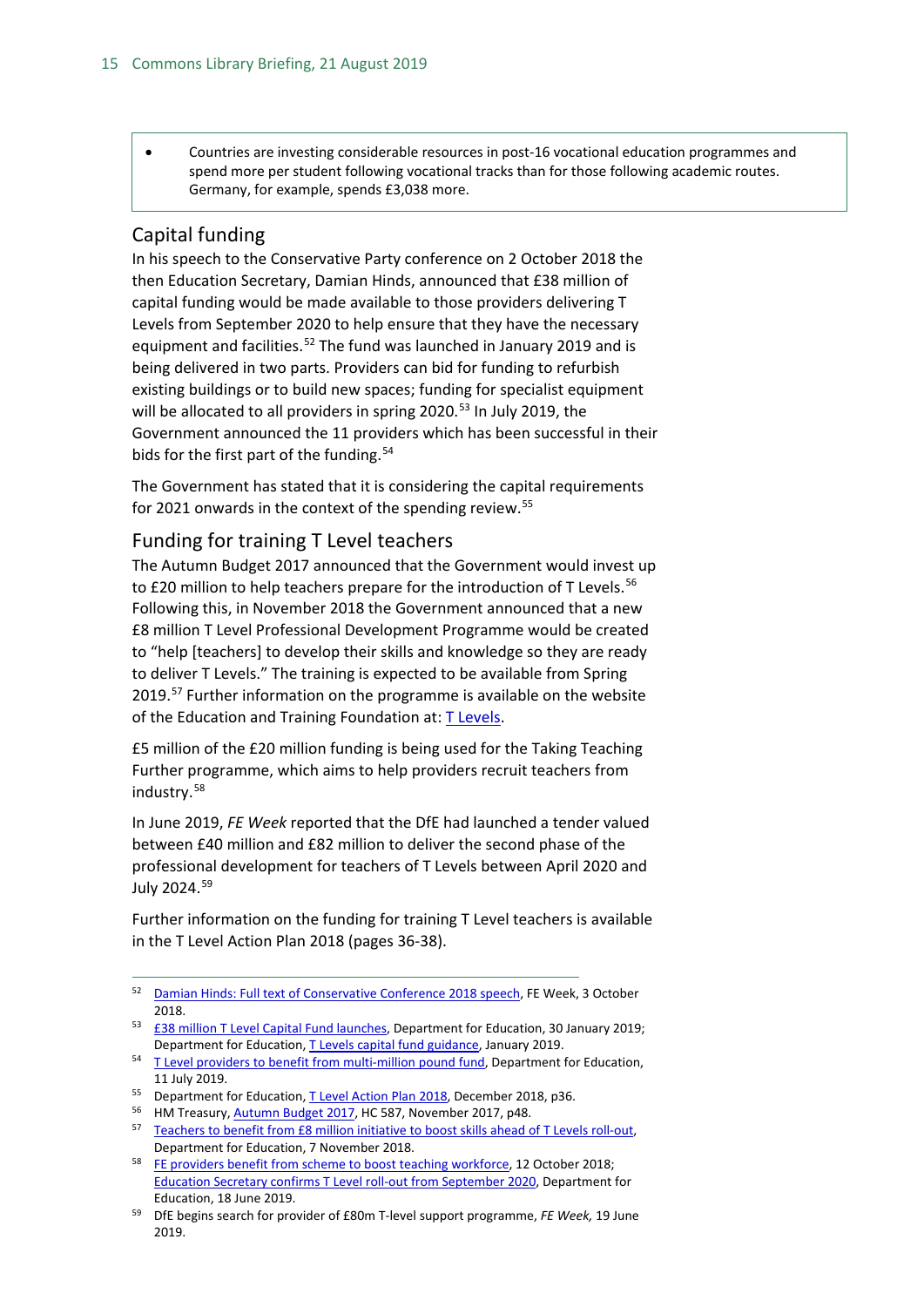## <span id="page-15-0"></span>2.6 Implementation timetable

The rollout timetable for T Levels has been changed on a number of occasions (see section 3.4 for further information). Under current plans:

- [52 providers](https://www.gov.uk/government/publications/providers-selected-to-deliver-t-levels-in-academic-year-2020-to-2021/providers-selected-to-deliver-t-levels-in-academic-year-2020-to-2021) will begin delivering T Levels in Digital Production, Design and Development (digital route); Design, Surveying and Planning (Construction route); and Education (Education and Childcare route) from 2020-21. [Finalised content](https://www.instituteforapprenticeships.org/about/outline-content-for-first-new-t-levels/) for these first three T Levels is available on the website of the Institute for Apprenticeship and Technical Education.
- 7 more T Levels (the remaining T Levels in the construction and digital routes, and all T Levels in the Health and Science route) will be available for delivery from 2021-22.
- The remaining T Levels will be introduced from 2022 onwards, with the aim for them all to be introduced by September 2023.

The table on page 9 provides an overview of the planned rollout for each T Level. Further information is provided on pages 9-11 of the T Level Action Plan 2018.

## <span id="page-15-1"></span>2.7 Learners not ready to access a T Level

The proposals in the Skills Plan focused primarily on learners able to start at the beginning of a technical route and progress upwards. However, the Plan stated that "up to a year of tailored and flexible support" would be available for young people not able to access a route at 16, which would be "based on their prior attainment and aspirations." It added that the Government intended to carry out further work and to consult on this "transition year".<sup>[60](#page-15-2)</sup>

The Government has stated that the transition year will be aimed at students who are not ready to start a T Level at age 16, but who can realistically achieve one by age 19, and will be focused on "maths, English and developing technical skills, knowledge and behaviours linked to T Levels, as well as transferable skills."[61](#page-15-3)

Following a procurement exercise launched in February 2019, it was announced in May 2019 that the Association of Colleges had won the contract to develop a transition course and support providers to run a phased implementation of the transition offer.<sup>[62](#page-15-4)</sup> In July 2019 the DfE [announced](https://www.gov.uk/government/publications/providers-selected-to-deliver-t-levels) the providers who would pilot the transition year in 2020-21.<sup>[63](#page-15-5)</sup>

<span id="page-15-2"></span><sup>&</sup>lt;sup>60</sup> Department for Business, Innovation and Skills and Department for Education, Post-16 [Skills Plan,](https://www.gov.uk/government/uploads/system/uploads/attachment_data/file/536043/Post-16_Skills_Plan.pdf) July 2016, p28.

<span id="page-15-3"></span><sup>&</sup>lt;sup>61</sup> Department for Education[, T Level Action Plan 2018,](https://assets.publishing.service.gov.uk/government/uploads/system/uploads/attachment_data/file/762137/T_Level_action_plan_2018.pdf) December 2018, p18; Department for Education, *Implementation of T level programmes: Government consultation,* November 2017, p31.

<span id="page-15-4"></span><sup>62</sup> [AoC wins secretive T-levels transition offer tender,](https://feweek.co.uk/2019/05/14/aoc-wins-secretive-t-levels-transition-offer-tender/) FE Week, 14 May 2019.

<span id="page-15-5"></span><sup>&</sup>lt;sup>63</sup> Providers selected to deliver T Levels and providers planning to deliver the T Level [Transition Programme,](https://www.gov.uk/government/publications/providers-selected-to-deliver-t-levels) Department for Education, 11 July 2019.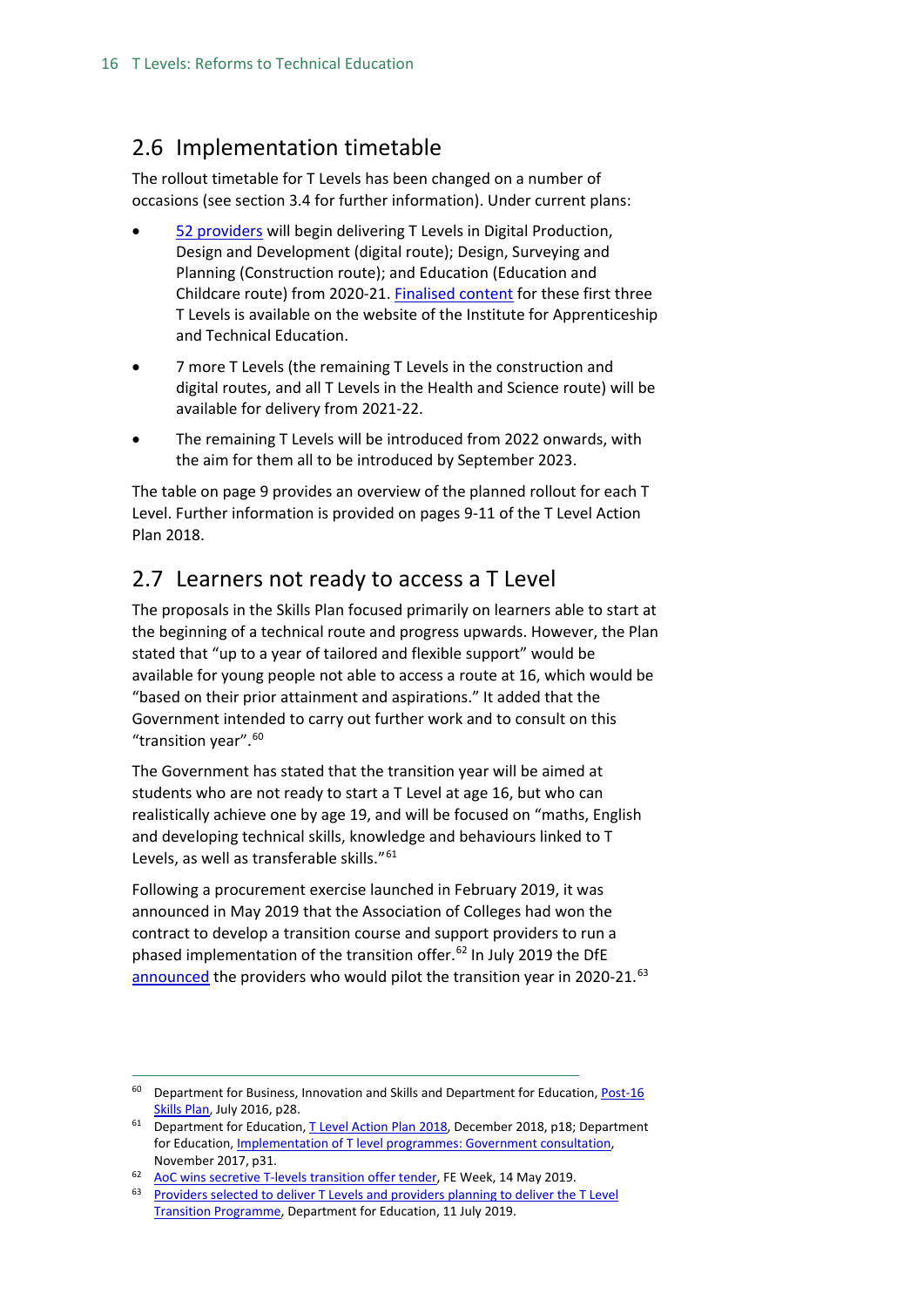#### <span id="page-16-0"></span>Students with special educational needs

The Skills Plan noted that many students with special educational needs and/or disabilities (SEND) "could achieve a high level of technical skill with the right support." It stated that the Government would ensure that the technical routes are "accessible, inclusive and sufficiently flexible to be adapted to individual needs" and that learners with SEND should receive the support and reasonable adjustments they need to access a route. It added that the transition year would be "crucial" for the "significant proportion" of students with SEND who are unlikely to be able to access routes because of poor prior attainment.<sup>[64](#page-16-3)</sup>

The T Level Action Plan 2018 states that the maths and English exit requirement for some T Level students with SEND will be Entry Level 3 in Functional Skills, rather than Level 2.[65](#page-16-4)

## <span id="page-16-1"></span>2.8 Adult learners

While T Levels are primarily intended for learners aged 16-19, the Government's consultation stated that it wanted to consider how they can be adapted so that they are appropriate for adult learners.<sup>[66](#page-16-5)</sup>

In response to a parliamentary question in July 2019 the then Minister, Anne Milton, stated that the Government "would consider whether [T Levels] might be appropriate for some adults to study", but was currently focused on rollout to the "core 16-19 demographic."[67](#page-16-6)

## <span id="page-16-2"></span>2.9 Progress to higher skill levels

The Skills Plan stated that the technical routes would extend up to higher skill levels, with a wider range of qualifications available at levels 4 and 5 as a reflection of the greater specialisation at tertiary level. The 2015 Government did say, however, that it expected "to see a reduction in the number of regulated qualifications that exist at levels 4 and 5".<sup>[68](#page-16-7)</sup>

On 31 October 2017, the Government announced that it intended to conduct a review into higher level technical education. The review, it said, would cover the whole of level four and five education<sup>69</sup>, with a particular focus on technical qualifications, and was intended to look at "how technical qualifications at this level can better address the needs of learners and employers", including that learners can progress from T levels into the

<span id="page-16-3"></span><sup>&</sup>lt;sup>64</sup> Department for Business, Innovation and Skills and Department for Education, Post-16 [Skills Plan,](https://www.gov.uk/government/uploads/system/uploads/attachment_data/file/536043/Post-16_Skills_Plan.pdf) July 2016, pp30-1.

<span id="page-16-4"></span><sup>&</sup>lt;sup>65</sup> Department for Education[, T Level Action Plan 2018,](https://assets.publishing.service.gov.uk/government/uploads/system/uploads/attachment_data/file/762137/T_Level_action_plan_2018.pdf) December 2018, pp15-6.

<span id="page-16-5"></span><sup>&</sup>lt;sup>66</sup> Department for Education, Implementation of T level programmes: Government [consultation](https://consult.education.gov.uk/technical-education/implementation-of-t-level-programmes/supporting_documents/T%20level%20consultation.pdf), November 2017, p32.

<span id="page-16-6"></span><sup>67</sup> [PQ 272971,](https://www.parliament.uk/written-questions-answers-statements/written-question/commons/2019-07-03/272917) 10 July 2019.

<span id="page-16-7"></span> $68$  Department for Business, Innovation and Skills and Department for Education, Post-16 [Skills Plan,](https://www.gov.uk/government/uploads/system/uploads/attachment_data/file/536043/Post-16_Skills_Plan.pdf) July 2016, pp25-7.

<span id="page-16-8"></span><sup>&</sup>lt;sup>69</sup> Level four qualifications are: Certificate of Higher Education (CertHE); Higher National Certificate (HNC); Level 4 Award; Level 4 Certificate; Level 4 NVQ. Level five qualifications are: Diploma of Higher Education (DipHE); Foundation Degree; Higher National Diploma (HND); Level 5 Award; Level 5 Certificate; Level 5 Diploma; and Level 5 NVQ.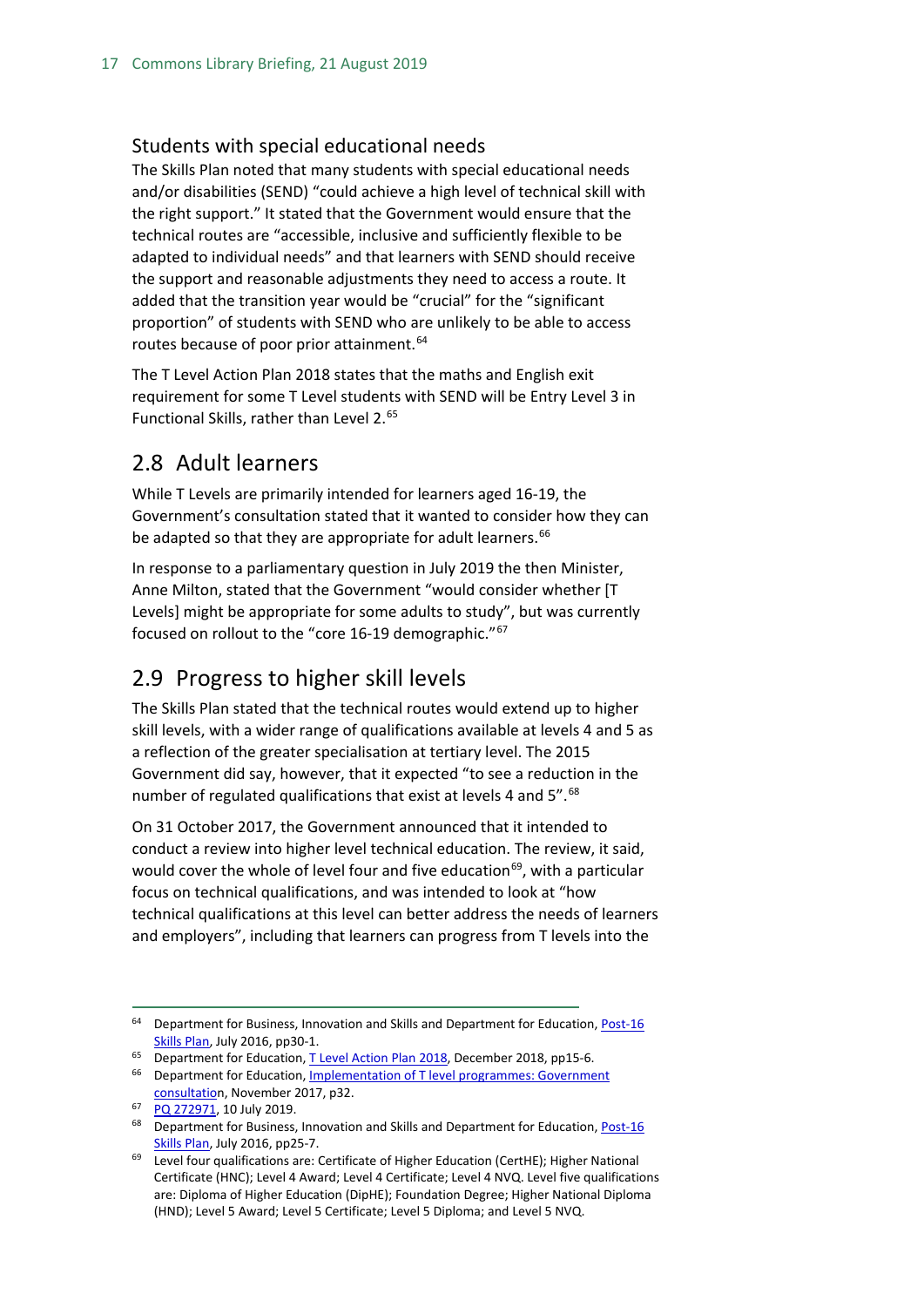workplace.<sup>[70](#page-17-1)</sup> The T Level consultation said that as part of the review of level 4 and 5 technical education, the Government would consider how bridging provision will allow individuals to progress to both academic and higher level provision. $71$ 

In July 2019 the DfE launched a [consultation](https://www.gov.uk/government/consultations/improving-higher-technical-education) on proposed reforms to level 4 and 5 qualifications. Under the proposals, level 4 and 5 qualifications will be reviewed and those that meet set standards will be renamed Higher Technical Qualifications (HTQs) and awarded a quality mark. The consultation additionally includes proposals aimed at ensuring that HTQs are only delivered by high-quality providers, where they will be eligible for student finance. The Government wants HTQs to be available to be taught from 2022, when the first T Level students will complete their courses.<sup>[72](#page-17-3)</sup> The consultation closes on 29 September 2019.

#### **Box 7: Costs of providing further education at levels 4 and 5**

In December 2017, the DfE published a [research report](https://www.gov.uk/government/publications/the-costs-of-providing-levels-4-and-5-in-further-education) looking at the costs of providing further education at levels 4 and 5 in STEM subjects. The report concluded that higher apprenticeships at levels 4 and 5 face wide variations in their operating margins, the main driver of which is staff salaries. It added that the findings did not support the assumption that providers may choose not to offer STEM qualifications due to the investment required in equipment. $73$ 

## <span id="page-17-0"></span>2.10 Accountability

The T Level consultation set out the measures that the Government think should form the basis of the accountability system for providers of T Levels:

- A completion measure.
- An attainment measure for the qualification component of T Levels, just for those students who complete the full T Level.
- Destination measures, which will show how well T Levels enable progression to skilled employment or higher technical education.
- Maths and English  $-$  to measure the progress that students are making in attaining basic skills.

The consultation additionally proposed that it will be necessary for Ofsted to evaluate the delivery of T Level routes as a separate provision type and give a grade for T Level provision.<sup>[74](#page-17-5)</sup> The Government expects T Levels to be included in Ofsted's inspection framework once they have been fully rolled out.[75](#page-17-6)

<span id="page-17-1"></span><sup>&</sup>lt;sup>70</sup> [Level 4 & 5 technical education to be reviewed,](https://www.gov.uk/government/news/level-4-5-technical-education-to-be-reviewed) Department for Education, 31 October 2017.

<span id="page-17-2"></span> $71$  As above, p30.

<span id="page-17-3"></span><sup>&</sup>lt;sup>72</sup> DfE[, Improving higher technical education,](https://www.gov.uk/government/consultations/improving-higher-technical-education) 8 July 2019; Proposals launched to boost the [quality and uptake of Higher Technical Qualifications,](https://www.gov.uk/government/news/proposals-launched-to-boost-the-quality-and-uptake-of-higher-technical-qualifications) DfE, 8 July 2019.

<span id="page-17-4"></span><sup>&</sup>lt;sup>73</sup> Department for Education[, The costs of providing levels 4 and 5 in further education,](https://www.gov.uk/government/publications/the-costs-of-providing-levels-4-and-5-in-further-education) December 2017, pp9-10.

<span id="page-17-5"></span><sup>&</sup>lt;sup>74</sup> Department for Education, Implementation of T level programmes: Government [consultation](https://consult.education.gov.uk/technical-education/implementation-of-t-level-programmes/supporting_documents/T%20level%20consultation.pdf), November 2017, pp41-2.

<span id="page-17-6"></span><sup>&</sup>lt;sup>75</sup> Department for Education[, T Level Action Plan 2018,](https://assets.publishing.service.gov.uk/government/uploads/system/uploads/attachment_data/file/762137/T_Level_action_plan_2018.pdf) December 2018, p27.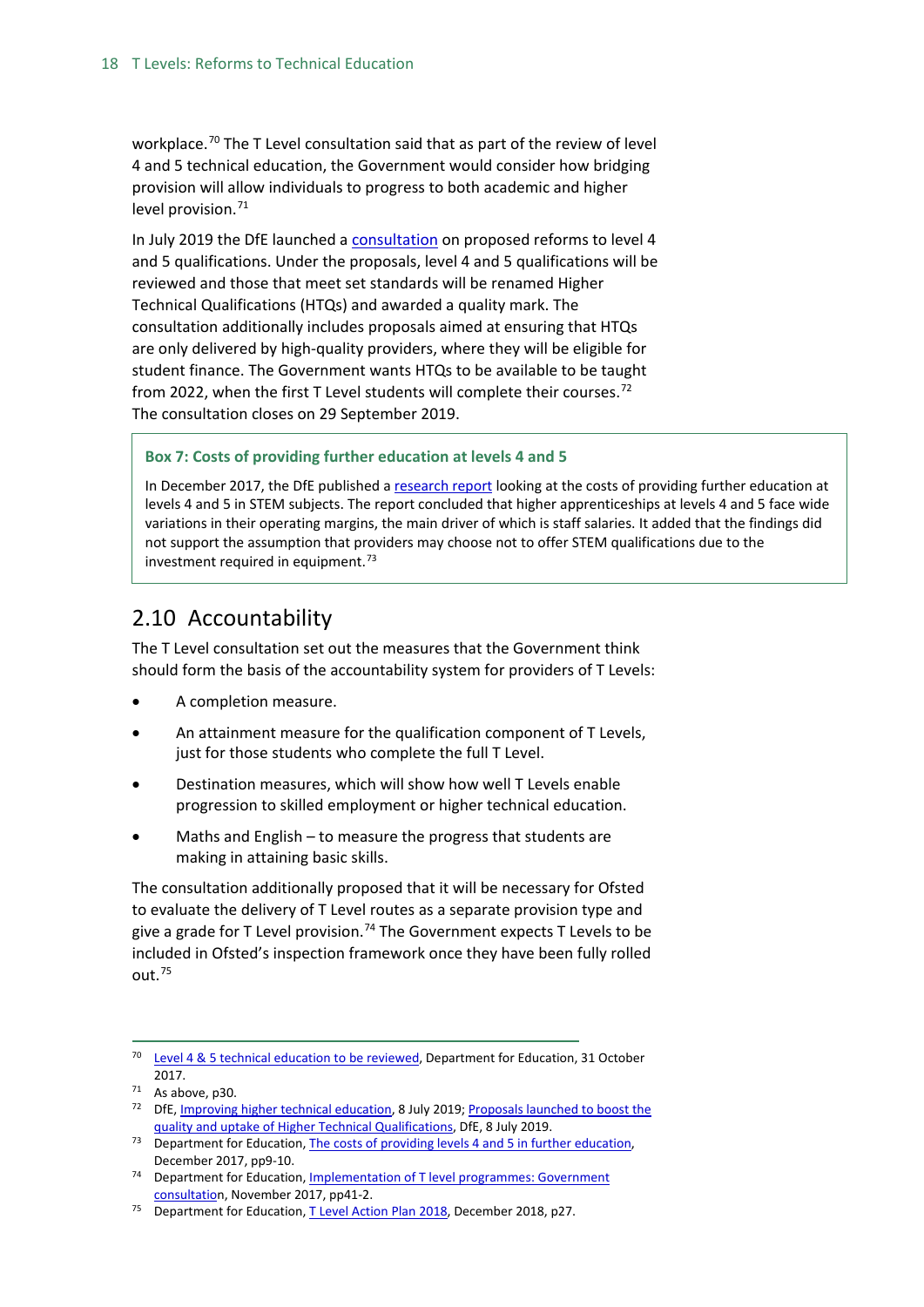A [T Level accountability statement,](https://www.gov.uk/government/publications/t-level-accountability-statement) setting out the responsibilities of each government organisation with a role in the introduction of T Levels, was published by the Department for Education in March 2019.<sup>[76](#page-18-1)</sup>

## <span id="page-18-0"></span>2.11 Institute for Apprenticeships and Technical Education

The remit of the Institute for Apprenticeships has been expanded to cover all technical education, both college-based and apprenticeships, and it has been renamed the Institute for Apprenticeships and Technical Education.

*The Technical and Further Education Act 2017*, which received Royal Assent on 27 April 2017, provides the legislative basis for these changes. As well as providing for the renaming of the Institute, the Act, among other things:

- Enables the Secretary of State to specify broad groups of occupations with shared training requirements (which may be referred to as 'routes'). The Institute will be required to map occupations in relation to these routes and must publish information to show how standards for occupations relate to the occupational map.<sup>[77](#page-18-2)</sup>
- Requires the Institute to publish standards for occupations and to describe the expected outcomes required to successfully achieve the standard. Standards will be drafted by groups approved by the Institute.[78](#page-18-3)
- Allows the Institute to approve technical education qualifications in relation to one or more occupations, and requires the Institute to maintain a list of approved technical education qualifications.<sup>[79](#page-18-4)</sup>

In March 2019 the Department for Education published its annual strategic guidance for the Institute for Apprenticeships and Technical Education. The document explains the role of the Institute and provides directions for it to consider when carrying out its duties in 2019-20.[80](#page-18-5)

<span id="page-18-1"></span><sup>&</sup>lt;sup>76</sup> Department for Education[, T Level accountability statement,](https://www.gov.uk/government/publications/t-level-accountability-statement) 8 March 2019.

<span id="page-18-2"></span><sup>77</sup> *Technical and Further Education Act 2017,* Schedule 1, paragraph 7.

<span id="page-18-4"></span><span id="page-18-3"></span><sup>78</sup> *Technical and Further Education Act 2017*, Schedule 1, paragraph 8.

 $79$  As above, Schedule 1, paragraphs 15 and 21.

<span id="page-18-5"></span><sup>80</sup> Department for Education, Institute for Apprenticeships and Technical Education: [strategic guidance,](https://www.gov.uk/government/publications/institute-for-apprenticeships-and-technical-education-strategic-guidance) March 2019.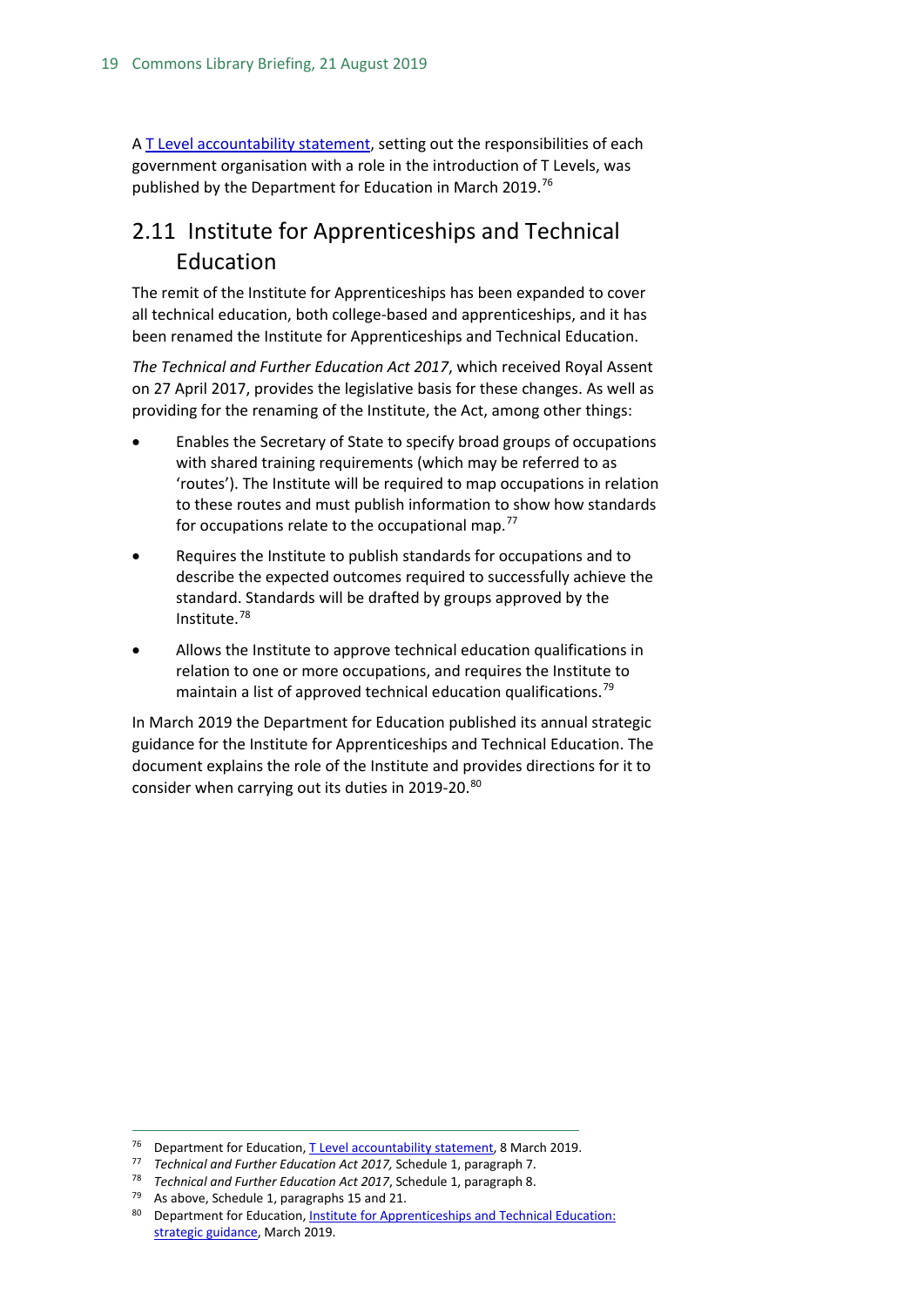## <span id="page-19-0"></span>3. Reaction, issues and reports

The reform proposals received a broadly positive response from stakeholders, a number of which were collated in a blog posted on the Gov.uk website following publication of the Post-16 Skills Plan: [Growing](https://dfemedia.blog.gov.uk/2016/07/13/growing-support-for-governments-post-16-skills-plan-for-technical-education-reform/)  [support for Government's Post-16 Skills Plan.](https://dfemedia.blog.gov.uk/2016/07/13/growing-support-for-governments-post-16-skills-plan-for-technical-education-reform/) For example, Martin Doel, Chief Executive of the Association of Colleges, stated that:

Technical education has for too long been regarded as a poor cousin of academic study. The Government's Post-16 Skills Plan provides a welcome roadmap to redressing this longstanding anomaly.

The Plan rightly sees colleges being at the heart of the reforms with the new qualifications providing them with a cornerstone to build distinctive courses that meet the needs of employers, students and the economy.<sup>[81](#page-19-2)</sup>

Similarly, Neil Carberry, Director of Employment and Skills at the CBI, welcomed the proposals as a "real step forward" in terms of creating a vocational route of equal attraction and prominence to A-Levels, and for the emphasis they placed on employer involvement.<sup>[82](#page-19-3)</sup>

The Government's response to the T Level consultation similarly stated that there was "strong support for T Levels across different groups of respondents [to the consultation], and optimism about the potential of T Levels to transform the technical education system."[83](#page-19-4)

There has also been commentary regarding specific aspects of the proposals, with some concerns raised. A number of these are briefly outlined below.

#### **Box 8: Government assessment of the equalities impact of the proposals**

The 2015 Government published a[n assessment of equalities impacts](https://www.gov.uk/government/publications/technical-education-reform-impact-assessment) alongside the Skills Plan. This stated, among other things, that:

- Although the proposals would primarily affect young people aged 16-19, the Government expected that they would also help adults to access technical education.
- Individuals with SEND would be expected to be over-represented on technical routes and the flexibility built into the transition year would "allow students with SEND to be offered the additional support they need."
- The transition year would likely disproportionally affect young mothers and learners who are pregnant. Moving towards two-year programmes could make it more difficult for people to re-enter education and it was expected that transition years will make this easier.<sup>[84](#page-19-5)</sup>

## <span id="page-19-1"></span>3.1 A choice of routes at 16

While there has been support expressed for the division between an academic option and a technical option, concerns have been raised about

<span id="page-19-3"></span><span id="page-19-2"></span><sup>81</sup> [Growing support for Government's Post-16 Skills Plan,](https://dfemedia.blog.gov.uk/2016/07/13/growing-support-for-governments-post-16-skills-plan-for-technical-education-reform/) Gov.uk, 13 July 2016.

<sup>82</sup> As above.

<span id="page-19-4"></span><sup>83</sup> Department for Education, *Implementation of T Level programmes: Government* [consultation response,](https://assets.publishing.service.gov.uk/government/uploads/system/uploads/attachment_data/file/711472/Implementation_of_T_Level_programmes-Government_consultation_response.pdf) May 2018, p5.

<span id="page-19-5"></span><sup>84</sup> Department for Business Innovation and Skills and Department for Education, Technical [education reform: assessment of equalities impacts,](https://www.gov.uk/government/uploads/system/uploads/attachment_data/file/536072/Tecnical_Education_Reform-Assessment_Of_Equalities_Impact.pdf) July 2016, pp5-8.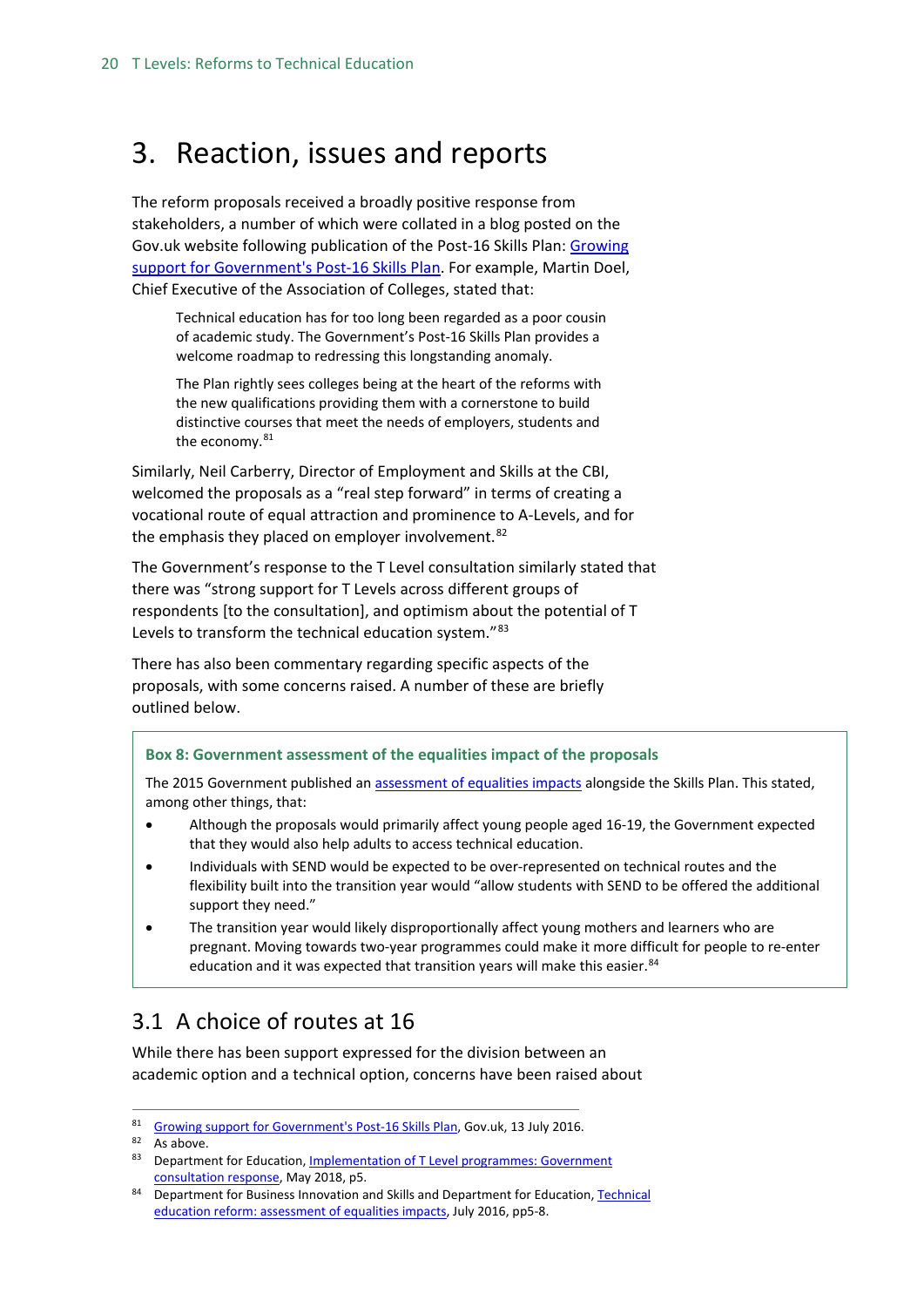young people potentially being faced with a binary choice at 16 between academic or technical pathways.<sup>[85](#page-20-2)</sup> Gordon Marsden, Shadow FE and Skills Minister has, for example, contended that "people will be worried it's going to be another form of the 11-plus" and stated that more details were needed to reassure people that the technical route will be as prestigious as the academic route.<sup>[86](#page-20-3)</sup>

In his Edge Foundation report, 14-19 Education – [A New Baccalaureate,](http://www.edge.co.uk/sites/default/files/documents/14-19_education_-_a_new_baccalaureate.pdf) Lord Baker, welcomed the Skills Plan as an "excellent plan for simplifying post-16 technical routes" but raised concerns about reinforcing an artificial divide between academic and technical education:

However, while simplicity is more than welcome, I have concerns about reinforcing an artificial divide at 16 between the academic and technical routes. England is in a minority of European countries in making young people make such far-reaching choices at 16, and in expecting young people to narrow their curriculum quite so dramatically. I am convinced that many young people would benefit from taking a mixture of technical and academic programmes, in varying proportions according to their talents and ambitions, throughout the period from 14 to 18/19.[87](#page-20-4)

## <span id="page-20-0"></span>3.2 Coverage of the 15 routes

Concerns were also raised following publication of the Skills Plan regarding the coverage of the proposed 15 technical routes. For example, Martin Doel, Chief Executive of the AoC, contended that the creative arts and sports were "under-represented" in the 15 routes and Rob May, Director at YMCA Awards, argued that the "proposed technical routes cover only half of occupations, meaning they're at risk of ostracizing an enormous part of the labour market."[88](#page-20-5)

## <span id="page-20-1"></span>3.3 Awarding bodies

As mentioned, it is proposed the technical qualification that will sit within T Levels will be offered and awarded by a single awarding body under an exclusive licence. [89](#page-20-6)

There has been some support for this simplification of technical qualifications. The Federation of Small Businesses (FSB), for example, welcomed the "move to streamline the immensely messy landscape of

<span id="page-20-2"></span> <sup>85</sup> For example[, Post-16 Skills Plan published by Government,](https://www.aoc.co.uk/news/post-16-skills-plan-published-government) Association of Colleges, 8 July 2016.[; Tread carefully in taking forward Sainsbury,](https://www.aelp.org.uk/news/aelp-blog/details/tread-carefully-in-taking-forward-sainsbury/) Association of Employment and Learning Providers, 20 July 2016; Skills Plan: is it a flash in the pan or lasting vocational [reform?,](http://www.cityandguilds.com/news/July-2016/Skills-Plan#.WCBlctKLS01) City & Guilds, 22 July 2016.

<span id="page-20-3"></span><sup>86</sup> [Sainsbury review triggers 'biggest change to post-16 education in 70 years',](https://www.tes.com/news/further-education/breaking-news/sainsbury-review-triggers-biggest-change-post-16-education-70) TES, 8 July 2016.

<span id="page-20-4"></span><sup>87</sup> Kenneth Baker[, 14-19 Education A new Baccalaureate,](http://www.edge.co.uk/sites/default/files/documents/14-19_education_-_a_new_baccalaureate.pdf) September 2016, p9.

<span id="page-20-5"></span><sup>88</sup> [Sainsbury review triggers 'biggest change to post-16 education in 70 years',](https://www.tes.com/news/further-education/breaking-news/sainsbury-review-triggers-biggest-change-post-16-education-70) TES, 8 July 2016; an[d Government's Post-16 skills plan overlooks a number of key issues,](https://www.fenews.co.uk/featured-article/government-s-post-16-skills-plan-overlooks-a-number-of-key-issues-12379) FE News, 8 August 2016.

<span id="page-20-6"></span><sup>89</sup> Department for Business, Innovation and Skills and Department for Education, Post-16 [Skills Plan,](https://www.gov.uk/government/uploads/system/uploads/attachment_data/file/536043/Post-16_Skills_Plan.pdf) July 2016, p24. See [PQ 49316,](http://www.parliament.uk/written-questions-answers-statements/written-question/commons/2016-10-19/49316) 3 November 2016, for more on the Government's rationale for the change.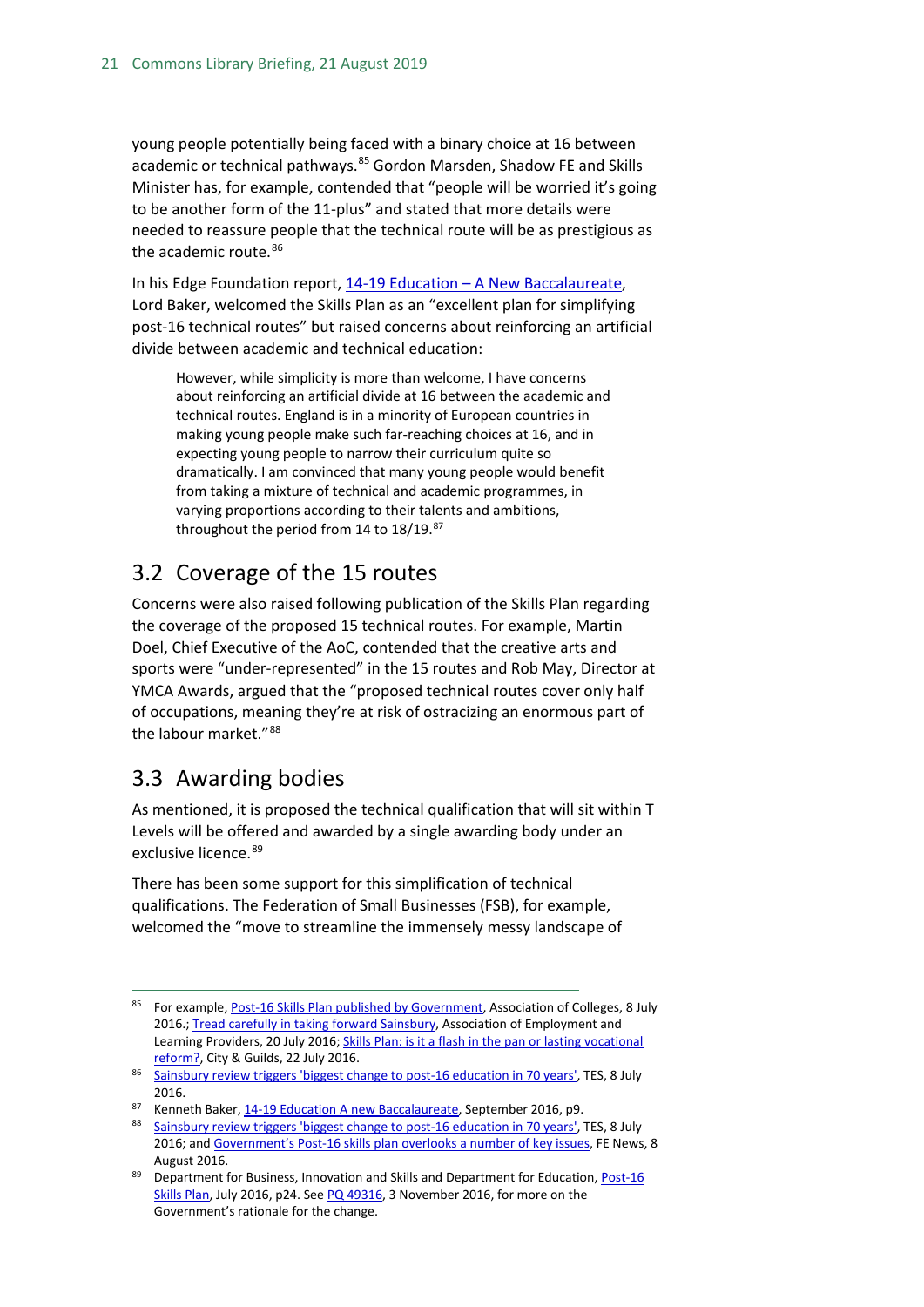technical education."[90](#page-21-1) The Managing Director of City and Guilds was more equivocal in welcoming the idea and questioned whether it was right to take away choice altogether:

At first glance, we would support the idea of streamlining qualifications so that there is one high quality route per occupation. While vocational options remain so fragmented and confusing they will never achieve parity of esteem among young people, or even with their parents, compared with the apparently simple and more recognisable academic routes. However, is it right to take choice away altogether in terms of awarding organisations who can deliver the pathways? We don't with academic routes. Is there a risk that we fixate too much on rationalisation rather than quality as the driver for change, resulting in some unintended consequences and wrong behaviours?[91](#page-21-2)

The Federation of Awarding Bodies (FAB) rejected that a market-based approach had led to large numbers of competing qualifications and raised concerns that "single licences will create monopolies with all of the associated disincentives and perverse results."[92](#page-21-3)

In July 2018 the FAB formally wrote to the Department for Education proposing to launch a judicial review to the T Level reform programme. The FAB raised a number of concerns, including the single-provider model for awarding organisations.<sup>[93](#page-21-4)</sup> However, in August 2018 the FAB announced that it had decided not to pursue a judicial review.<sup>[94](#page-21-5)</sup>

## <span id="page-21-0"></span>3.4 Implementation timetable

The proposed implementation schedule for T Levels has been changed since the publication of the initial proposals in the Skills Plan. The changes followed concerns that the proposed timetable was unachievable.

## Initial rollout timetable

The initial rollout timetable for T Levels, as set out in the Skills Plan, was for a small number of 'pathfinder' routes to be available for first delivery from September 2019, with additional routes becoming available in phases between 2020 and 2022. Some commentators questioned this proposed timescale; the UK Managing Director of City and Guilds, for example, highlighted "the totally unrealistic timing set out in the Skills Plan" as probably their biggest concern with the proposals.<sup>[95](#page-21-6)</sup>

<span id="page-21-4"></span>93 The Federation of Awarding Bodies launches a judicial review of the Government's T [Level Implementation Plans,](http://www.awarding.org.uk/news/item/the-federation-of-awarding-bodies-launches-a-judicial-review-of-the-government-s-t-level-implementation-plans) Federation of Awarding Bodies, 18 July 2018.

<span id="page-21-1"></span><sup>&</sup>lt;sup>90</sup> [Small firms support streamlining of technical education,](http://www.fsb.org.uk/standing-up-for-you/national-offices/uk-westminster/press-releases/small-firms-support-streamlining-of-technical-education) Federation of Small Businesses, 8 July 2016.

<span id="page-21-2"></span><sup>91</sup> [Skills Plan: is it a flash in the pan or lasting vocational reform?,](http://www.cityandguilds.com/news/July-2016/Skills-Plan#.WCBscdKLS02) City & Guilds, 22 July 2016.

<span id="page-21-3"></span><sup>92</sup> Post-16 skills plan and the Report of the independent panel on technical education [\(Sainsbury Review\) released,](http://www.awarding.org.uk/news/item/post-16-skills-plan-and-the-report-of-the-independent-panel-on-technical-education-sainsbury-review-released) Federation of Awarding Bodies, 8 July 2016.

<span id="page-21-5"></span><sup>94</sup> Exclusive: T-level legal challenge dropped after DfE offer to 're-set the relationship' with [awarding bodies,](https://feweek.co.uk/2018/08/02/exclusive-t-level-legal-challenge-dropped-after-dfe-offer-to-re-set-the-relationship-with-awarding-bodies/) FE Week, 2 August 2018.

<span id="page-21-6"></span><sup>95</sup> [Skills Plan: is it a flash in the pan or lasting vocational reform?,](http://www.cityandguilds.com/news/July-2016/Skills-Plan#.WCB40dKLS01) City & Guilds, 22 July 2016.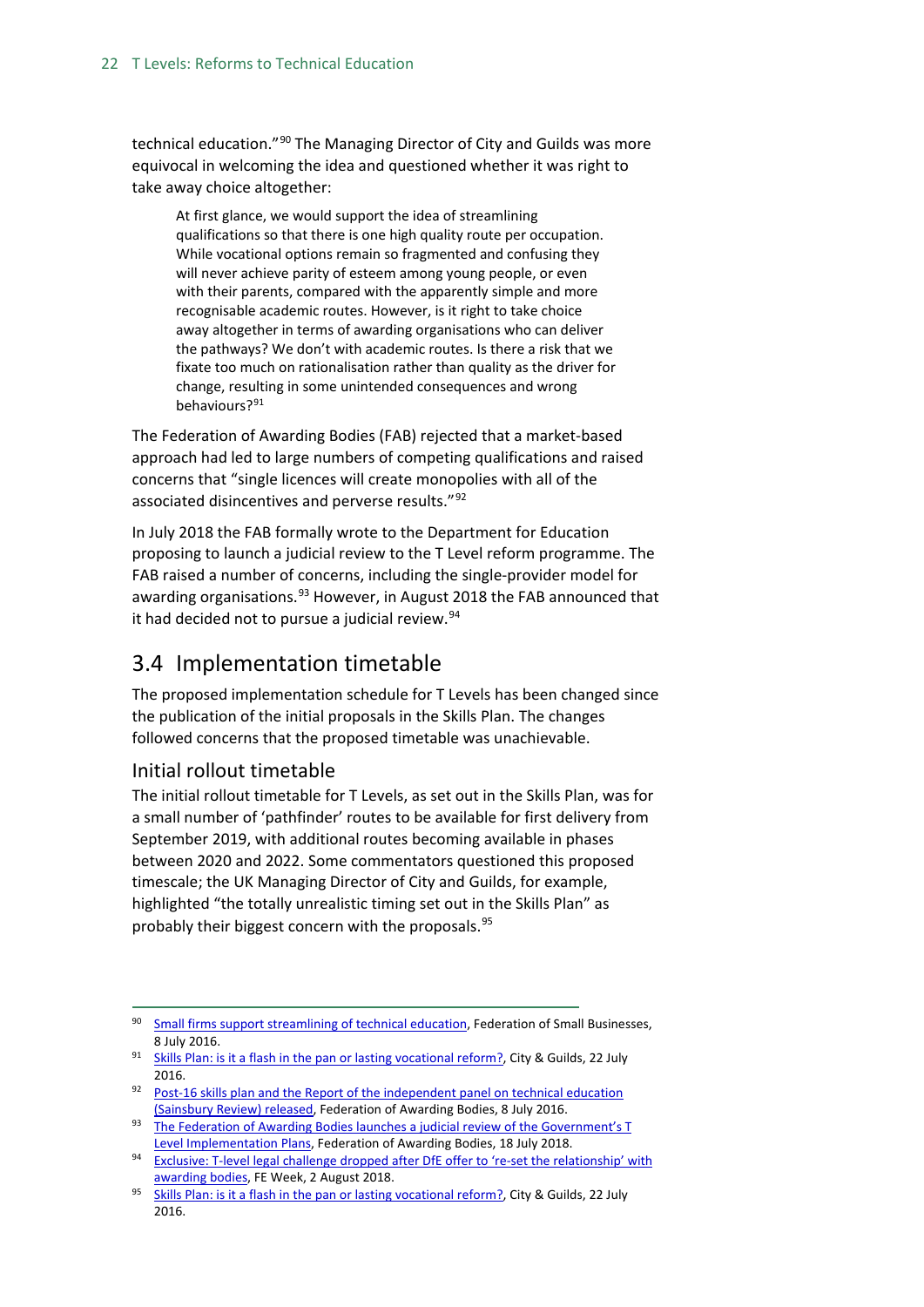#### First T Levels pushed back to 2020

In July 2017, the Skills Minister announced that the first routes were now expected to be introduced at pilot providers in September 2020, but with all routes still available by 2022. This timetable was set out in more detail in the T Level consultation. This added that the Government expected providers to expand their 'T Level offer' as overlapping qualifications are phased out, and for the majority of providers to be offering T Levels by 2024.[96](#page-22-1)

#### Full rollout pushed back to 2023

On 17 May 2018, the Permanent Secretary at the Department for Education, Jonathan Slater, [wrote](https://assets.publishing.service.gov.uk/government/uploads/system/uploads/attachment_data/file/710831/180517_Request_for_Ministerial_Direction_-_T-Levels.pdf) to the Secretary of State to raise concerns about the planned timetable for the roll-out of T Levels, and to advise deferring the start date to 2021. Mr Slater stated that the Secretary of State could "quite legitimately decide" to stick to 2020 as the initial rollout date, but he would need a formal written direction from the Minister if this was the case.

In response, the then Education Secretary, Damian Hinds[, wrote](https://assets.publishing.service.gov.uk/government/uploads/system/uploads/attachment_data/file/710832/T_Level_timetable_direction_-_SoS_to_Permanent_Secretary_-_24_May_2018.pdf) that it was important to "keep up momentum" behind the reforms and none of the advice had indicated that teaching from 2020 cannot be achieved. The Minister added that "the delivery of T Levels in 2020 is focused in a measured way on a small number of T Levels in a small number of providers. I want us now to put all out collective weight behind delivering these T Levels to begin in 2020."

The Government's response to the T Level consultation did, however, note the concerns of some respondents, including the CBI, about the pace of rollout, and stated that the Government had "therefore decided to extend the full roll-out of T Levels beyond 2022. It added that the Government wanted to take "an agile approach" which in some cases could mean slowing plans to get a T Level into delivery, and in other cases accelerating delivery. The final sequencing of the roll-out of T Levels would, the response said, be outlined once the outline content is finalised by T Level panels.<sup>[97](#page-22-2)</sup>

The T Level Action Plan 2018 sets out the T Levels that will be delivered in 2020-21, 2021-22, and from 2022 onwards (see the table on page 9 for details). It states that the Government's aim is for all T Levels to be introduced by September 2023.

#### <span id="page-22-0"></span>Further concerns

Despite the changes outlined above, concerns have continued to be raised by some that the rollout timetable may be too tight.

In January 2019, Sir Gerry Berragan, Chief Executive of the Institute for Apprenticeships, was reported as saying that everything was "on schedule" for the delivery of T Levels but that the timetable was still "worryingly

<span id="page-22-1"></span><sup>96</sup> [Implementing changes to Technical Education,](http://www.awarding.org.uk/images/pdfs/Anne_Milton_letter_re_Implementing_changes_to_Technical_Education_200717.pdf) letter from the Minister for Apprenticeships and Skills to FE stakeholders, 20 July 2017; Department for Education[,](https://www.gov.uk/government/uploads/system/uploads/attachment_data/file/650969/T_level_Action_Plan.pdf) [Post-16 technical education reforms: T level action plan,](https://www.gov.uk/government/uploads/system/uploads/attachment_data/file/650969/T_level_Action_Plan.pdf) October 2017, pp10-13.

<span id="page-22-2"></span><sup>97</sup> Department for Education, Implementation of T Level programmes: Government [consultation response,](https://assets.publishing.service.gov.uk/government/uploads/system/uploads/attachment_data/file/711472/Implementation_of_T_Level_programmes-Government_consultation_response.pdf) May 2018, p20.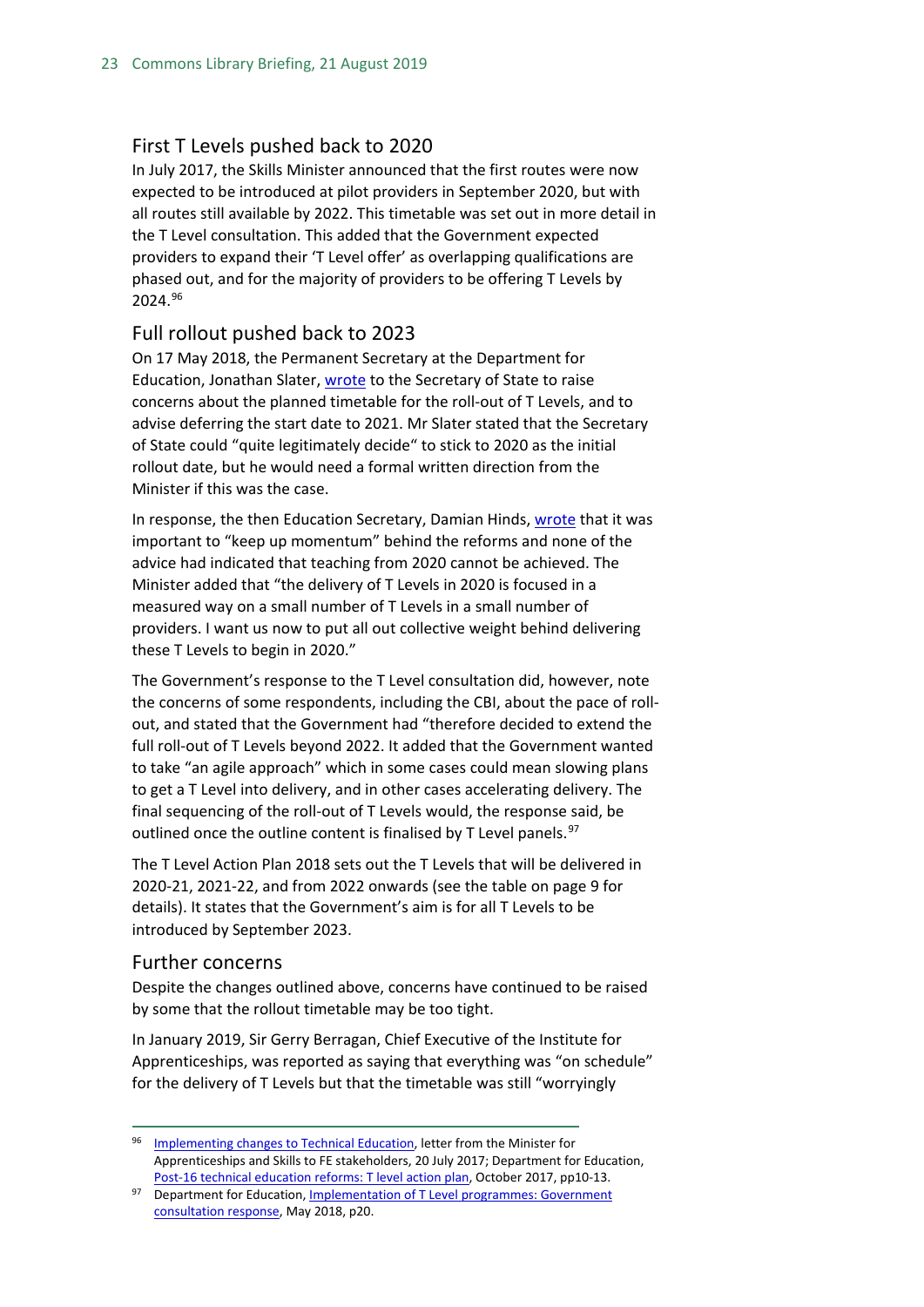tight."[98](#page-23-1) More recently, in evidence to the Education Committee in January 2019 the Chair of the Social Mobility Commission, Dame Martina Milburn, stated that she thought the rollout should be paused. The tight timescale was also reported as one of the concerns raised by providers of the first wave of T Levels in a report published by the National Foundation for Educational Research in June 2019 (see section 3.9 below).  $99$ 

#### **Box 9: Previous reform of vocational education – 14-19 Diplomas**

14-19 Diplomas were introduced in 2008 following recommendations in the 2004 report: *[14-19 Curriculum](http://www.educationengland.org.uk/documents/pdfs/2004-tomlinson-report.pdf)  [and Qualifications Reform](http://www.educationengland.org.uk/documents/pdfs/2004-tomlinson-report.pdf)* (The Tomlinson Report). Diplomas were designed partly by employers and they aimed to increase post-16 participation in education by providing learners with a qualification which combined work-orientated skills and academic study.

14 diploma lines were introduced covering all major industries and sectors and these lines were available at three different levels - foundation, higher and advanced. The introduction of Diplomas was implemented in phases, the first five Diplomas in 2008 were: Engineering; IT; Society, Health and Development; Construction and the Built Environment; and Creative and Media. Further Diplomas were

rolled out in 2009 and 2010.

Diplomas were a composite qualification, the three main components of the qualification were principal learning, generic learning and additional learning. Principal learning was a single qualification, based on the chosen specialism, generic learning covered functional skills in English, Mathematics, ICT and work experience and additional learning enabled students to include other qualifications in their diploma such as GCSEs or A levels. OCR awarded its final 14-19 Diplomas in July 2014.

In its consultation response, the Government outlined why it believes that T Levels are better placed to succeed than 14-19 Diplomas. The reasons offered included:

- Diplomas were not widely taken up in part because they lacked a clear purpose and tried to chart a 'middle course' between vocational and academic qualifications. T Levels are different as they are "part of a new, distinct technical offer."
- Only some of the recommendations of the Tomlinson Report were implemented, which led to "Diplomas adding a layer of complexity" to the existing system rather than simplifying it. The Government is implementing all the recommendations of the 2016 Sainsbury Report, "making T Levels part of a new, streamlined technical option."

Diplomas were broadly relevant to whole sectors and did not reflect the specific skills that employers wanted. T Levels set out to equip young people with the skills needed to enter skilled employment.<sup>[100](#page-23-3)</sup>

## <span id="page-23-0"></span>3.5 Industry placements

Some in the FE sector, including the Association of Colleges, have raised concerns that colleges will struggle to fit in industry placements lasting a minimum of 45 days, and also that making a work placement a mandatory part of T Levels could limit the access to certain subjects for learners in rural areas (where there are no local employers relevant to a subject).<sup>[101](#page-23-4)</sup>

Concerns were also raised in response to the T Level consultation that industry placements will be challenging to deliver on a national scale and

<span id="page-23-1"></span><sup>98</sup> T-levels timescale still 'worryingly tight', IfA boss says ahead of technical education [takeover,](https://feweek.co.uk/2019/01/28/t-levels-timescale-still-worryingly-tight-ifa-boss-says-ahead-of-technical-education-takeover/) FE Week, 28 January 2019.

<span id="page-23-2"></span><sup>99</sup> New T levels research from NFER - Providers say 'good support so far but still room for [improvement',](https://www.nfer.ac.uk/news-events/press-releases/new-t-levels-research-from-nfer/) National Foundation for Educational Research, 20 June 2019.

<span id="page-23-3"></span><sup>&</sup>lt;sup>100</sup> Department for Education, **Implementation of T Level programmes: Government** [consultation response,](https://assets.publishing.service.gov.uk/government/uploads/system/uploads/attachment_data/file/711472/Implementation_of_T_Level_programmes-Government_consultation_response.pdf) May 2018, p11.

<span id="page-23-4"></span><sup>101</sup> [Don't 'punish' young people with mandatory T-level work placements, AoC pleads,](https://feweek.co.uk/2017/11/10/aoc-pleads-dont-punish-the-young-with-mandatory-t-levels-work-placements/) FE Week, 10 November 2017[; T-levels funded work placement plans criticised,](https://feweek.co.uk/2017/10/07/t-levels-funded-work-placement-plans-criticised/) FE Week, 7 October 2017.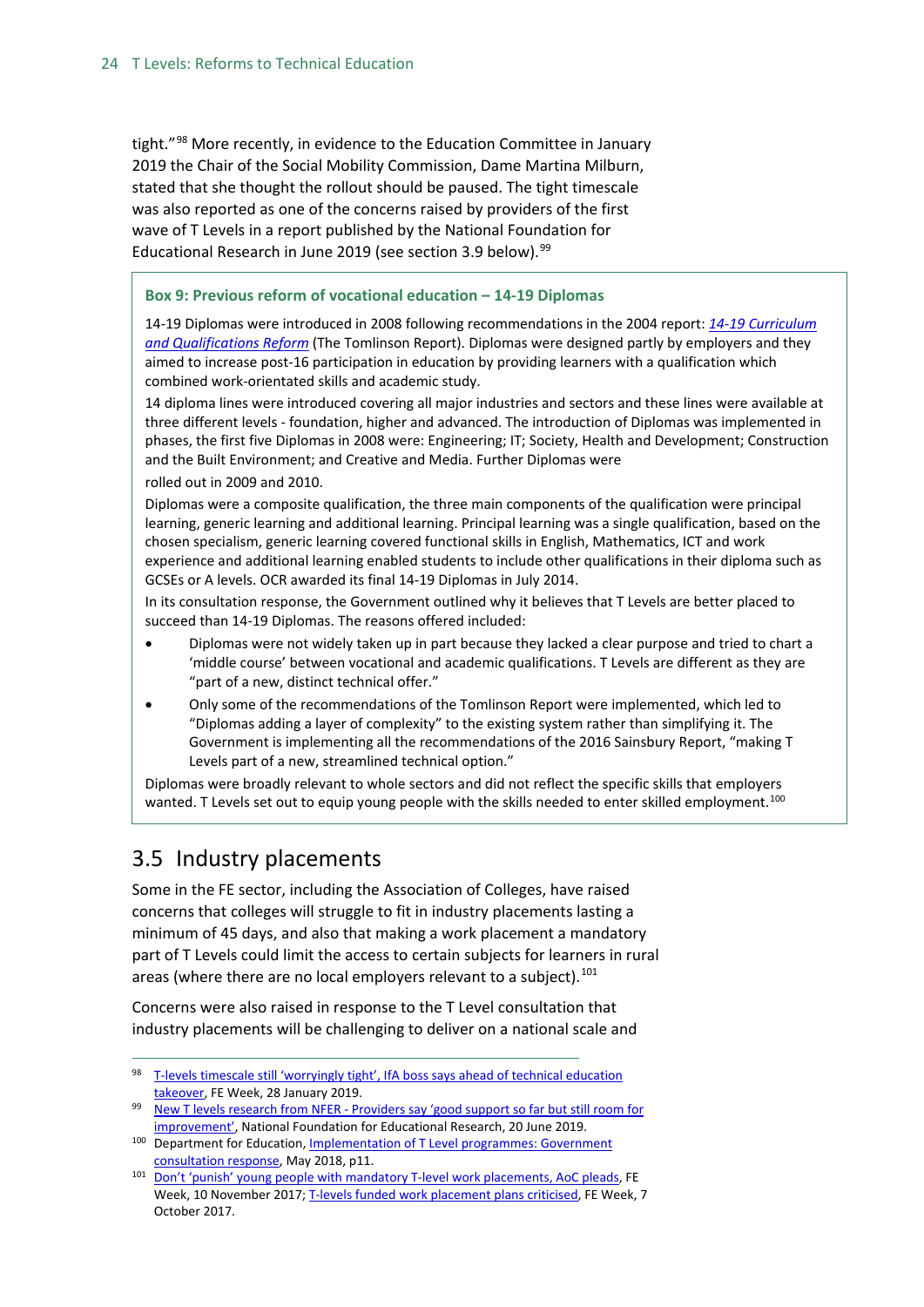there was concern from students that there will not be enough good employers offering placements in their area.<sup>[102](#page-24-0)</sup>

In August 2018, the Chartered Institute for Professional Development reported the results of a survey with employers about their attitudes to T Levels. The report noted that many employers are, in principle, highly supportive of the reforms, but questioned whether most employers will be able to offer work placements without some financial incentive:

Although many employers already offer work experience places to young people, many of these opportunities are aimed at graduates rather than school or college students, and currently most opportunities are quite short in terms of duration, with the majority lasting less than two weeks. This is considerably shorter than the work placements required for the new T-Level routes, and it is clear from this data that most employers would not be able to offer a placement of the length needed to fulfil T-Level requirements, either at all, or without some type of financial incentive.<sup>[103](#page-24-1)</sup>

Also in August 2018, the Department for Education published a research report concerning employer engagement and support for industry placements. The report stated that, overall, employers welcomed the idea of industry placements, and the length of placement was seen as providing enough time for the young person to begin to make a positive contribution to the business. The report stated that many employers indicated that they would be willing to offer industry placements if they received clarification on some key points – for example, the objectives of the placement. A small group of employers stated that they would be unwilling to offer placements, either because they could not see the benefits of T Levels over other qualifications (more typical for employers in industries with more established apprenticeship routes), or because they did not think they would have the capacity (usually small businesses).

The report concluded that, in general, employers welcome the introduction of T Levels but that there is a need to "further bridge the gap between employers' willingness to engage and their capacity and capability to offer the range and volume of placements that will be required. "[104](#page-24-2)

The T Level Action Plan 2018 recognised that there are challenges in delivering industry placements but stated that providers saw their value and had a genuine desire to make them work. It also set out a programme of support in 2018-19 for providers and employers to help them build their capacity and capability to deliver placements, including the Capacity and Delivery Fund (see box 4).<sup>[105](#page-24-3)</sup>

In April 2019, Make UK, the manufacturers organisation, reported survey results that one third of manufacturers were willing to offer industry placements in their current form, with a further 21% willing to offer them if

<span id="page-24-0"></span><sup>102</sup> Department for Education, Implementation of T Level programmes: Government [consultation response,](https://assets.publishing.service.gov.uk/government/uploads/system/uploads/attachment_data/file/711472/Implementation_of_T_Level_programmes-Government_consultation_response.pdf) May 2018, p11 & 56.

<span id="page-24-1"></span><sup>103</sup> Chartered Institute of Professional Development, Reforming Technical Education:

<span id="page-24-2"></span>[Employers' views of T Levels,](https://www.cipd.co.uk/Images/reforming-technical-education-report_tcm18-46474.pdf) August 2018, p8.<br><sup>104</sup> Department for Education, Employer engagement and capacity to support T Level [industry placements: Research report,](https://assets.publishing.service.gov.uk/government/uploads/system/uploads/attachment_data/file/737471/Employer_Capacity_Report.pdf) August 2018, pp5-9.

<span id="page-24-3"></span><sup>105</sup> Department for Education, T Level Action Plan 20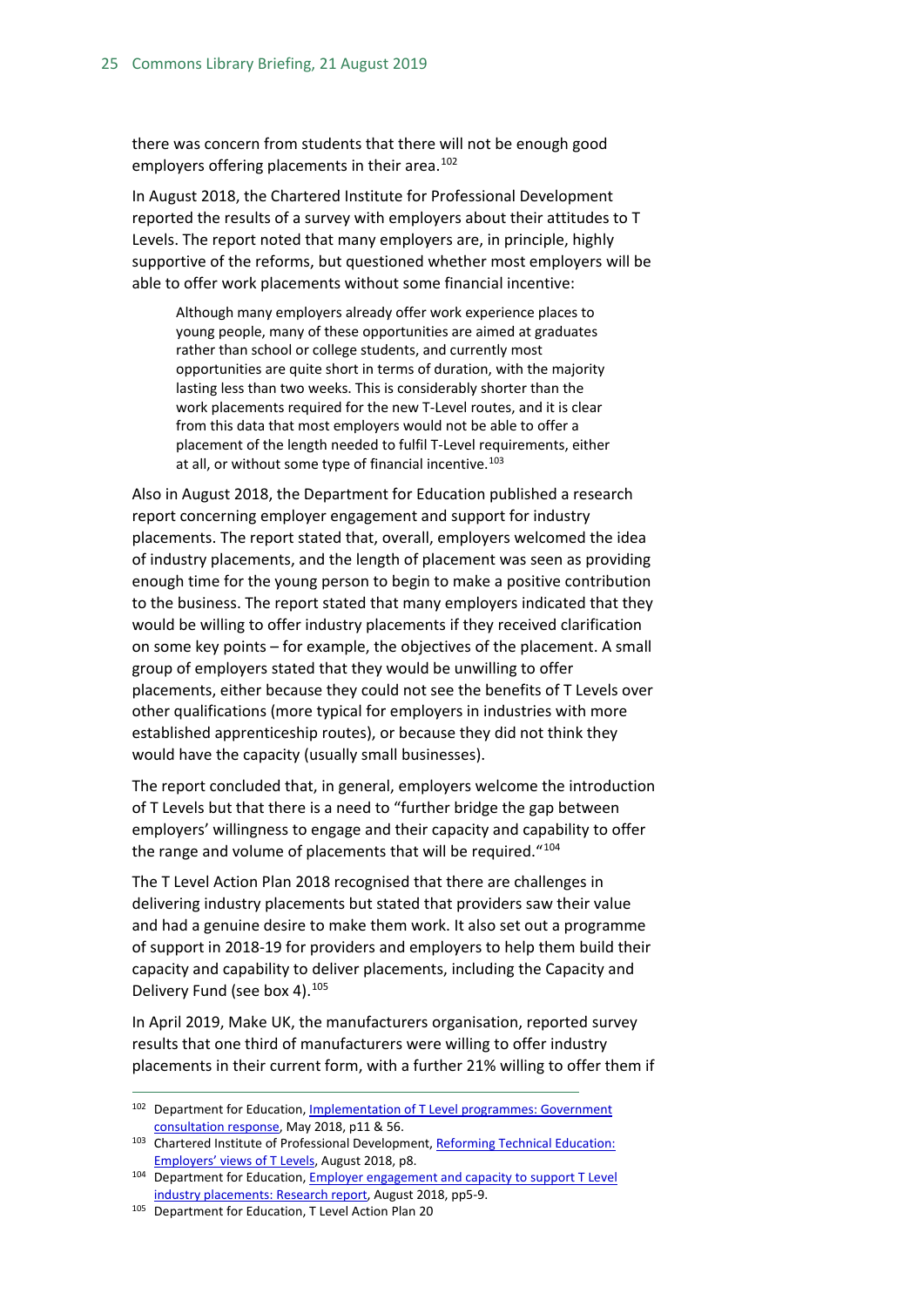they were more flexible. However, 60% of manufacturers surveyed doubted whether they had the capacity to manage work placements.<sup>[106](#page-25-2)</sup>

As set out in section 2.4 above, in response to the concerns, in May 2019 the Government set out some additional flexibilities in the delivery of industry placements, including allowing placements to be split across two employers.<sup>[107](#page-25-3)</sup> The Government also announced that it would run a smallscale pilot to trial "the limited provision of employer financial support for tangible costs." Approximately £7 million will be made available for the pilot.<sup>[108](#page-25-4)</sup>

## <span id="page-25-0"></span>3.6 Funding

Concerns have been raised about the funding of 16-19 education in general – further information can be found in Library Briefing 7019[, 16-19](https://researchbriefings.parliament.uk/ResearchBriefing/Summary/SN07019)  [education funding in England since 2010.](https://researchbriefings.parliament.uk/ResearchBriefing/Summary/SN07019) In its response to such concerns, the Government has often highlighted the additional funding being provided for T Levels (see section 3.5).

The Association of Colleges has, however, highlighted the specialist teaching and training that T Levels will offer and argued that colleges will not be able to offer the specialisms required "because they cannot afford to attract and retain staff." It contends that even if every place is filled on specialist courses such as engineering, construction and science they will be "operating at a significant loss." The Association has called for the Government to raise the base rate of funding for 16-19 year olds by £1,000 to £5,000 per student.<sup>[109](#page-25-5)</sup>

## <span id="page-25-1"></span>3.7 Awareness

Concerns have been raised that there may be a lack of awareness about T Levels, particularly from employers. For example, in April 2019, Make UK, the manufacturers organisation, reported survey results that 65% of companies had not heard of T Levels and 28% had heard of them but only with limited knowledge.<sup>[110](#page-25-6)</sup>

In June 2019, the DfE unveiled new T Level branding to increase awareness ahead of the rollout.<sup>[111](#page-25-7)</sup> A response to a parliamentary question in June 2019 also set out what the Government is doing to raise awareness of T Levels among businesses.<sup>[112](#page-25-8)</sup>

<span id="page-25-2"></span><sup>&</sup>lt;sup>106</sup> [T Levels: Make or break for Manufacturers?,](https://www.makeuk.org/news-and-events/News/2019/04/15/Industry-calls-for-boost-to-T-levels-to-avoid-repeating-Apprenticeship-Levy-errors) Make UK, 15 April 2019.

<span id="page-25-3"></span><sup>107</sup> Department for Education, T Levels Industry Placements: Update on delivery models and [support,](https://assets.publishing.service.gov.uk/government/uploads/system/uploads/attachment_data/file/802703/Industry_placements_policy_update.pdf) May 2019, pp3-6[; More support to help employers offer T Level industry](https://www.gov.uk/government/news/more-support-to-help-employers-offer-t-level-industry-placements)  [placements,](https://www.gov.uk/government/news/more-support-to-help-employers-offer-t-level-industry-placements) Department for Education, 19 May 2019.

<span id="page-25-4"></span><sup>108</sup> Department for Education, T Levels Industry Placements: Update on delivery models and [support,](https://assets.publishing.service.gov.uk/government/uploads/system/uploads/attachment_data/file/802703/Industry_placements_policy_update.pdf) May 2019, p20[; More support to help employers offer T Level industry](https://www.gov.uk/government/news/more-support-to-help-employers-offer-t-level-industry-placements)  [placements,](https://www.gov.uk/government/news/more-support-to-help-employers-offer-t-level-industry-placements) Department for Education, 19 May 2019.

<span id="page-25-5"></span><sup>&</sup>lt;sup>109</sup> [T Levels won't succeed unless they are implemented correctly,](https://www.aoc.co.uk/news/t-levels-wont-succeed-unless-they-are-implemented-correctly) Association of Colleges, 20 February 2019.

<span id="page-25-6"></span><sup>&</sup>lt;sup>110</sup> [T Levels: Make or break for Manufacturers?,](https://www.makeuk.org/news-and-events/News/2019/04/15/Industry-calls-for-boost-to-T-levels-to-avoid-repeating-Apprenticeship-Levy-errors) Make UK, 15 April 2019.

<span id="page-25-8"></span><span id="page-25-7"></span><sup>&</sup>lt;sup>111</sup> [T Levels: The NexT Level branding,](https://www.gov.uk/government/news/t-levels-the-next-level-branding) DfE, 3 June 2019.

<sup>112</sup> [PQ 268544,](https://www.parliament.uk/written-questions-answers-statements/written-question/commons/2019-06-24/268544) 2 July 2019.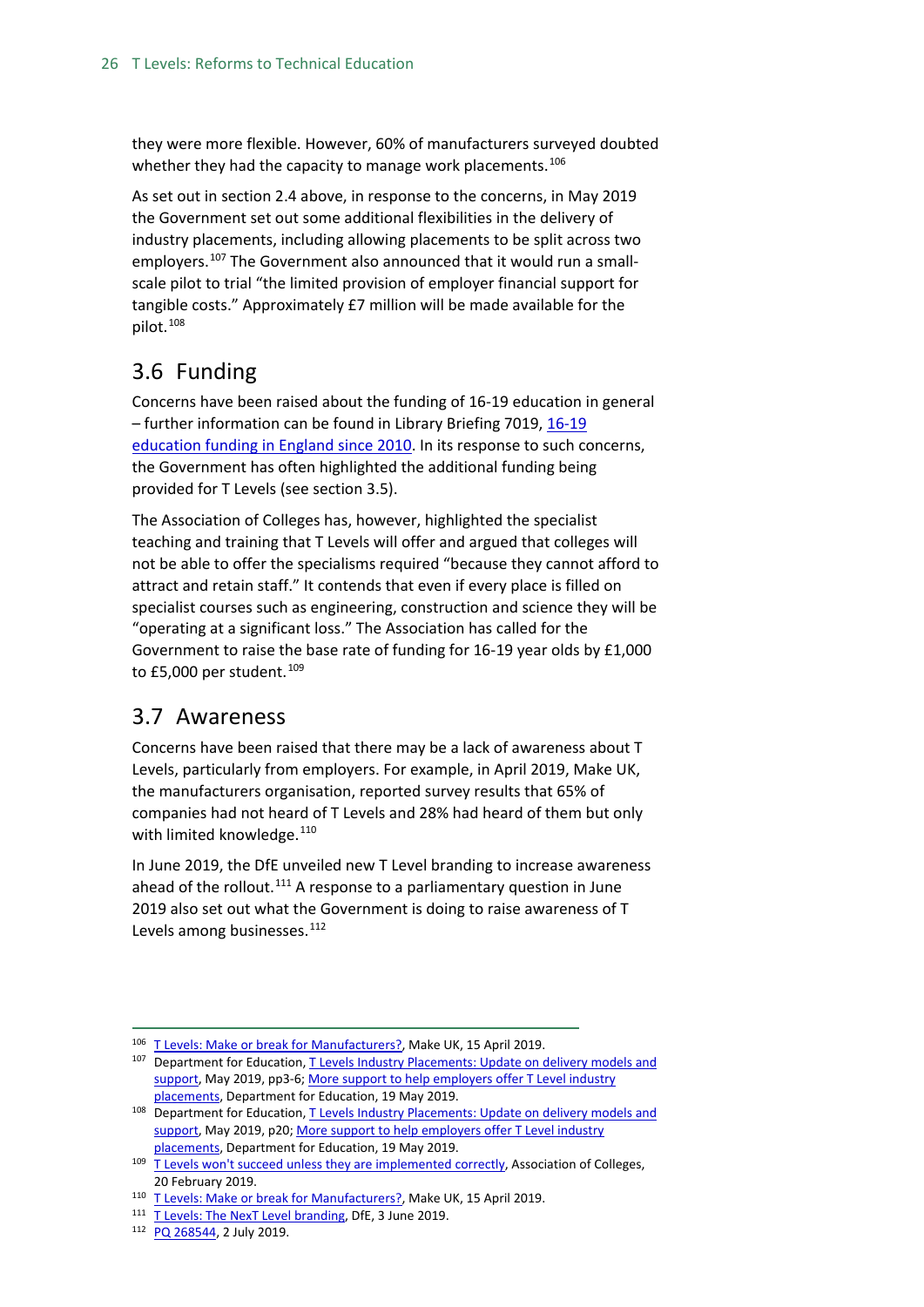## <span id="page-26-0"></span>3.8 Reports

#### <span id="page-26-1"></span>Policy Exchange report (2019)

In February 2019 Policy Exchange published a report looking at T Levels and the wider vocational system.

The report, *A Qualified Success,* concluded that "T Levels have the potential to make a valuable contribution to our education system, but this will only be realised if T Levels are conceived, designed and delivered in the wider context of building a high-quality and sustainable technical education route." Issues raised by the report included:

- The viability of T Levels could be a concern if sufficient students do not opt for the new qualifications. Similarly, if they fail to attract students with good GCSE grades it will be difficult to build their reputation as a prestigious option for young people.
- Many employers appear to be unable or unwilling to offer T Level work placements.
- It is still not clear whether bridging provision between T Levels and university courses will exist when T Levels commence, or what form it will take.
- It remains unclear how T Levels are supposed to link to apprenticeships and Applied General qualifications and they could end up making the system more fragmented and confusing.
- There is a lack of information about the transition year.
- There appears to be little recognition of the overlap between T Levels and existing technical qualifications, and the lines separating qualification pathways are too blurred (e.g. some subjects are found in A Levels, applied general and technical pathways).

The report made 10 recommendations aimed, it said, at allowing "the Government to maintain the momentum of the reforms while simultaneously constructing a broader technical education system in which T-levels can play a central role." The recommendations included:

- Three qualification pathways, academic, applied and technical, should be created. All 16-19 qualifications should be rationalised so that each subject only appears in one pathway.
- T Levels and apprenticeships should be designed as 'parallel' qualifications, with the same standard, training curriculum and final assessment.
- The existing 'Trailblazer' groups of employers that design apprenticeship standards should be merged with the employer panels designing T Level content to create a 'Technical Education Council' for all 15 technical routes.
- The single awarding body model for T Levels should be replaced with a single assessment model to reduce the risk facing T Level reforms.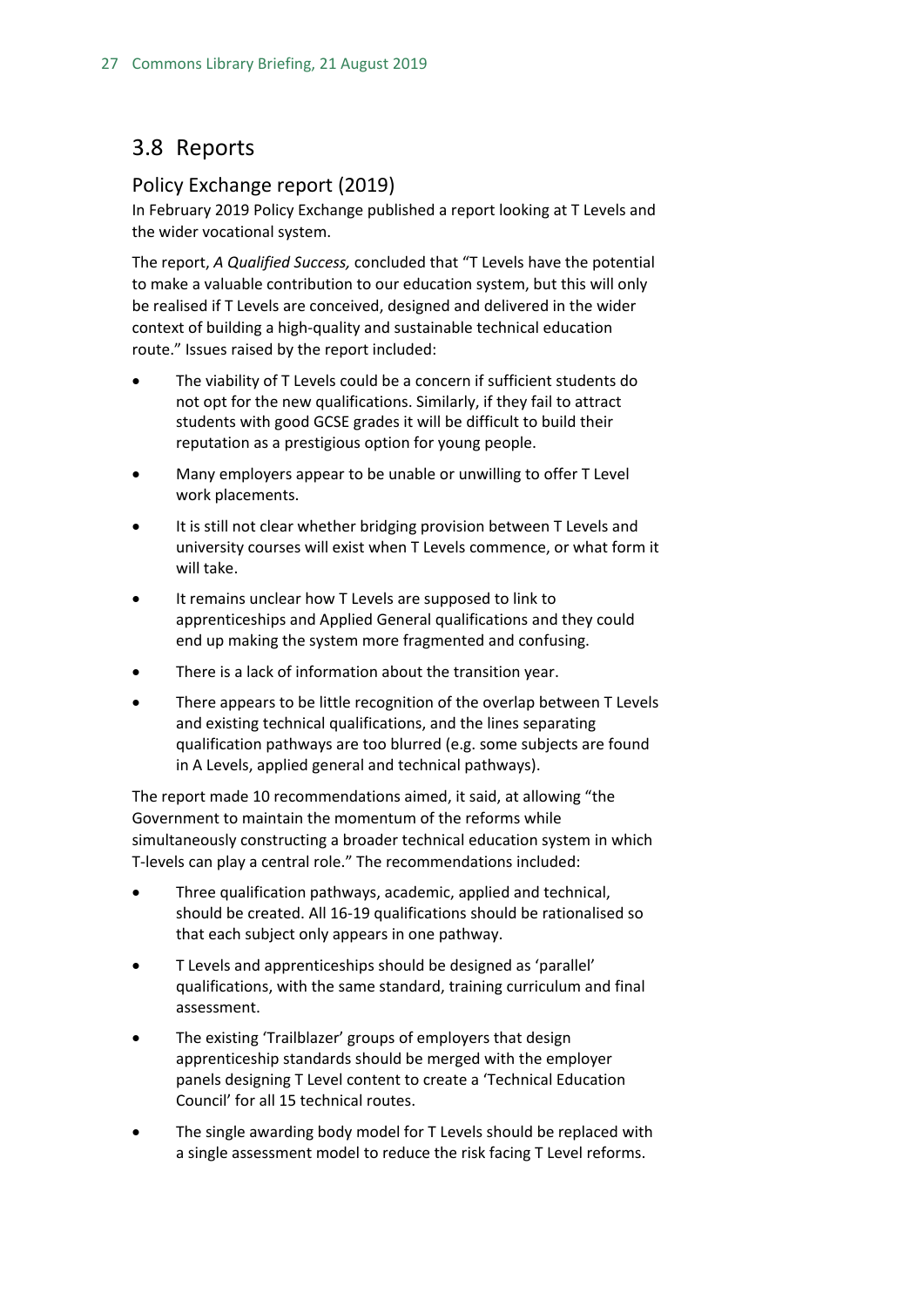• Employers who pay the apprenticeship levy should be allowed to use £1,500 of their levy contributions to fund each T Level work placement.<sup>[113](#page-27-1)</sup>

## <span id="page-27-0"></span>3.9 NFER report (2019)

In June 2019 the National Foundation for Educational Research (NFER) published a report based on interviews with 25 of the first 50 T Level providers.

Based on the interviews, the report stated that providers welcomed the support they had received from the Government and felt confident that they have the capacity and expertise to deliver the first three T Levels. However, they also expressed a number of concerns, including:

- The tight implementation timescale does not allow much time for detailed curriculum planning and staff training.
- Practical concerns relating to the delivery of industry placements, including the lack of large employers in rural areas and challenges for students travelling to and from placements.

The report additionally found that, while fairly confident they will recruit their target student numbers for 2020, providers reported a number of potential challenges around student take-up over the longer term.<sup>[114](#page-27-2)</sup> An article in FE Week also noted that the total number of T Level students in 2020 would be only half the number predicted by the Government if all early providers matched the anticipated recruitment of those interviewed.<sup>[115](#page-27-3)</sup>

<span id="page-27-1"></span><sup>113</sup> Policy Exchange, A Qualified Success: An investigation into T-Levels and the wider [vocational system,](https://policyexchange.org.uk/publication/a-qualified-success/) February 2019.

<span id="page-27-2"></span><sup>114</sup> National Foundation for Educational Research, T Levels Research: How Are Providers [Preparing for Delivery,](https://www.nfer.ac.uk/media/3496/t_levels_research_final_report.pdf) June 2019[; New T levels research from NFER -](https://www.nfer.ac.uk/news-events/press-releases/new-t-levels-research-from-nfer/) Providers say 'good [support so far but still room for improvement',](https://www.nfer.ac.uk/news-events/press-releases/new-t-levels-research-from-nfer/) National Foundation for Educational Research, 20 June 2019.

<span id="page-27-3"></span><sup>115</sup> [Amidst low take-up predictions DfE to give £30k per T-level and 'tolerance' for under](https://feweek.co.uk/2019/06/18/amidst-low-take-up-predictions-dfe-to-give-30k-per-t-level-and-tolerance-for-under-delivery/)[delivery,](https://feweek.co.uk/2019/06/18/amidst-low-take-up-predictions-dfe-to-give-30k-per-t-level-and-tolerance-for-under-delivery/) FE Week, 18 June 2019.